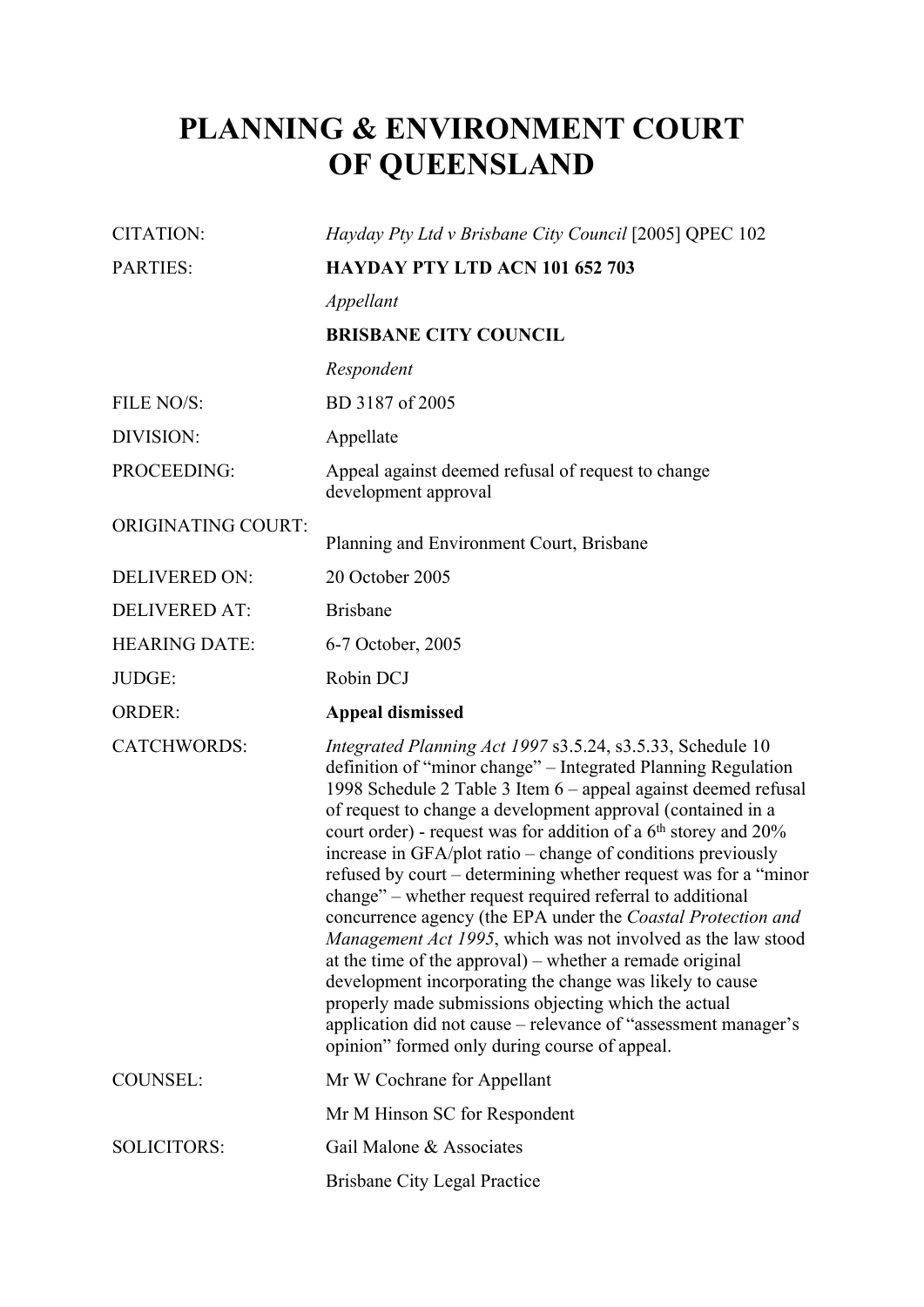- [1] This an appeal filed as recently as 25 August 2005 against a deemed refusal of the Council which had arisen only two days earlier. The Council had been asked to approve an application for a change to an existing development approval given over land at 33-35 Griffith Street New Farm. The notice of appeal suggests that success would lead to orders: -
	- "1. That the Appeal be allowed and that the Application for change to the development Approval be approved.

2. An order that the development for material change of use for multi-unit dwelling made by the Planning and Environment Court constituted by his Honour Judge McLauchlan QC on 22 August 2003 in Appeal No.1506 of 2003 be changed to the extent that the existing approval identified on drawings numbered TP08E, TP09E AND TP010E dated 12 August 2003 in so far as they relate to Lots 18 & 19 on RP8732, Parish of North Brisbane be amended in accordance with fresh plans TP07F, TP08F, TP09F revised 10 June  $2005$ "

His Honour's order gave effect to a compromise of an appeal brought by the Appellant against the Council's refusal to approve its original development application for a Development Permit for a material change of use and a Preliminary Approval for the carrying out of building work for a five storey multiunit dwelling. That application had attracted numerous adverse submissions objecting to additional multi-level unit developments in New Farm, particularly on the basis of exacerbating parking problems, acid sulphate soil issues (said to pose a potential health threat to users of the nearby ferry landing) and the like. The site, which is a river frontage, is included in the Medium Density living precinct of the New Farm/Teneriffe Hill Local Plan which forms part of the current planning arrangements of the city of Brisbane. The development proposed originally and approved by the court's order was in the impact assessable (generally appropriate) category, complying with all relevant acceptable solutions; the change puts it in the impact assessable (generally inappropriate) category.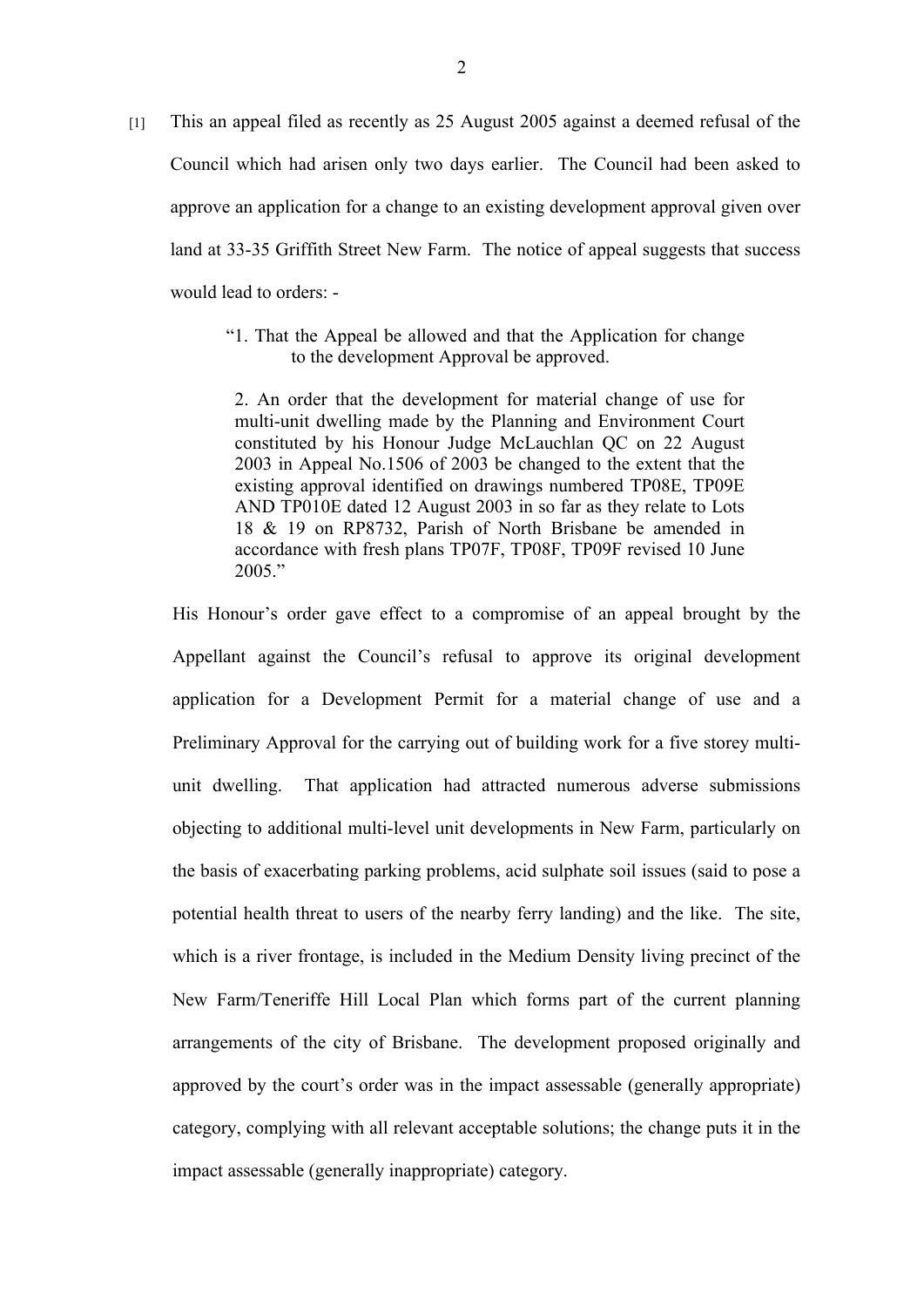- [2] The building is now close to completion. The principals of the Appellant have learned that the Council is apparently willing to approve similar development in the locality which exceeds the standards indicated in the acceptable solutions, specifically in respect of plot ratio and number of storeys. Particular attention was paid to the Council's approval on or about 4 April 2005 of an application for a material change of use development permit and building works approval in respect of 166-170 Oxlade Drive, New Farm which includes a seven storey apartment building to a maximum height not to exceed RL 27.750m; so far as gross floor area is concerned, the recent approval allows a plot ration of 1.2:1. The Appellant is confined to (presumably having invited) five storeys, a height limit of 24.6m and a plot ratio of 1:1. Apprised of the opportunity to develop slightly more intensively, the Appellant had plans prepared for a potential sixth storey which will enlarge the top apartment by 2 bedrooms. Single balconies on levels 4 and 5 are now proposed to be enclosed. Plot ratio will not exceed 1.2:1.
- [3] Understandably, the Appellant is anxious to have the proposed changes approved and incorporated in the construction before the roofing is finished, and while necessary large construction equipment is on site. Considerations of fairness and efficiency support what the Appellant wishes to do. It may be said, speaking in general, that evidence obtained from a town planner, Mr Buckley and visual amenity expert, Mr Van Pelt indicates that the impacts of the changes proposed will be difficult to notice. Sightlines involving the river and other landmarks identified in the Local Area Plan are important; it appears they will not be compromised. It may be noted that the sixth storey will effectively exist only at the Griffith Street end of the building, away from the river. The increase in height proposed may be thought unlikely to affect surrounding properties, where development is presently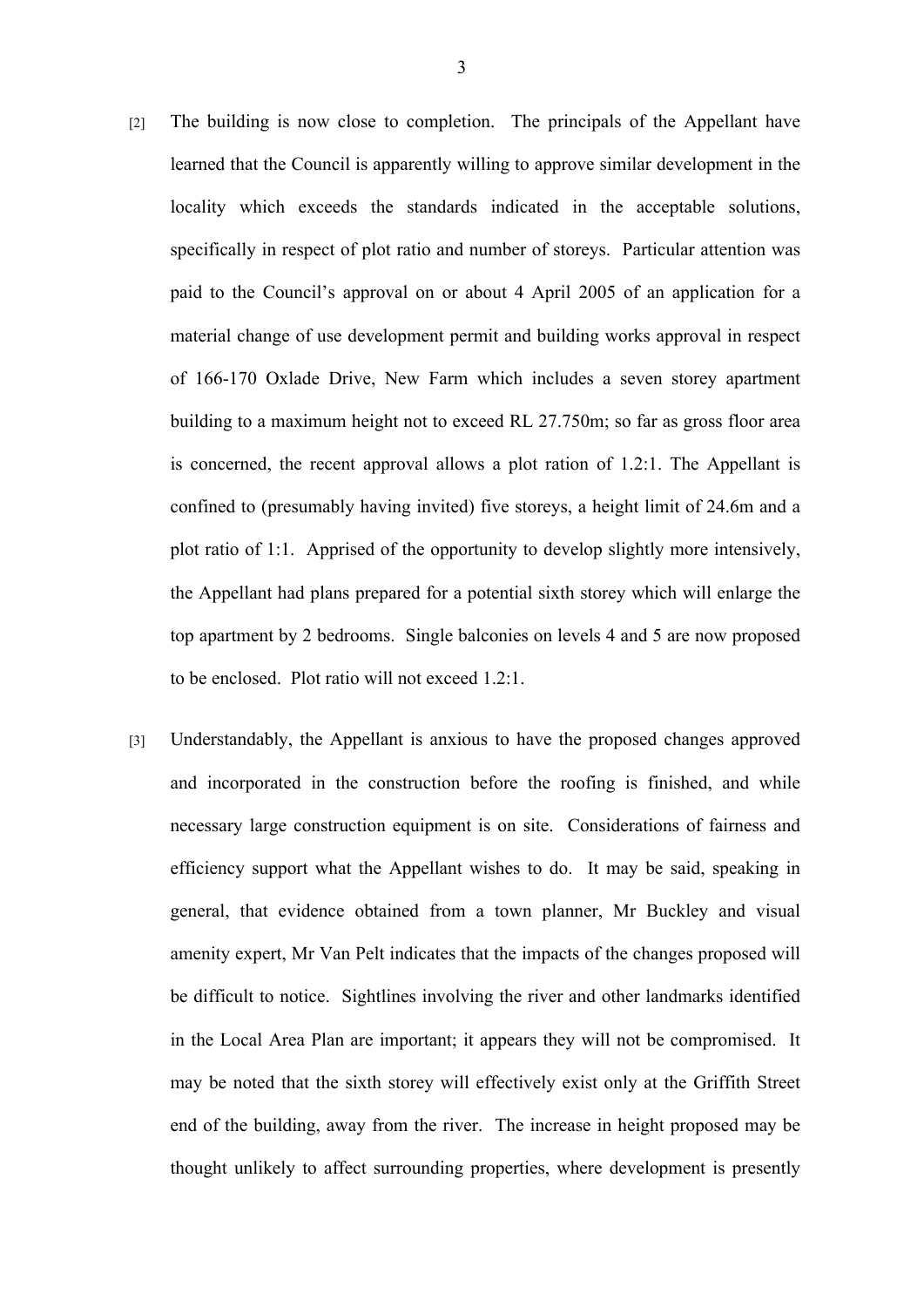(and is likely to remain) lower than the five storeys; the neighbour at 29 Griffith Street is a Federation style house on the Council's Heritage Register. Those remarks are made without the court's knowing the attitudes of the owners/occupiers of those properties, which may be much less accepting. The properties across Griffith Street are in the Low Density residential precinct.

[4] The Appellant's initial approach towards implementing its revised proposal was to apply in BD1138/2005 under section 3.5.33 of the *Integrated Planning Act* 1997 (*IPA*) for a change of conditions included in Judge McLauchlan's order. The application failed, because it did not satisfy section 3.5.33 (1) (b) which required that "no assessable development would arise from the change". See *Hayday Pty Ltd v Brisbane City Council* [2005] QPEC 050 (1<sup>st</sup> July, 2005). Judge Wilson SC at paragraph [11] noted the definition of material change of use as including "a material change in the intensity or the scale of the use" and concluded that "while not visually dramatic, the proposed changes cannot… be described as anything other than significant and, for that reason, material." The Appellant cited the determination, to different effect, in *Martin v Whitsunday Shire Council* [2001] QPELR 348, 350 where Judge Wall QC said:

> "In the present case, the height only of the approved development is increased by the changed condition, everything else remains the same. There is no substantial difference, the concept is the same and the building is of the same character. It is not a substantially different development. I accept that the views of others, in particular, those in the units behind the development, will be further adversely affected with a consequent interference in residential amenity, but in the present circumstances, that is not, in my opinion, sufficient to warrant categorisation of the change as assessable development. Basically, the development is the same, expect that it is slightly higher."

after citing *Rhema Management Services Pty Ltd v Noosa Shire Council* [2000] QPELR 15 and *Rose Bay Developments Pty Ltd v Bowen Shire Council* [2001]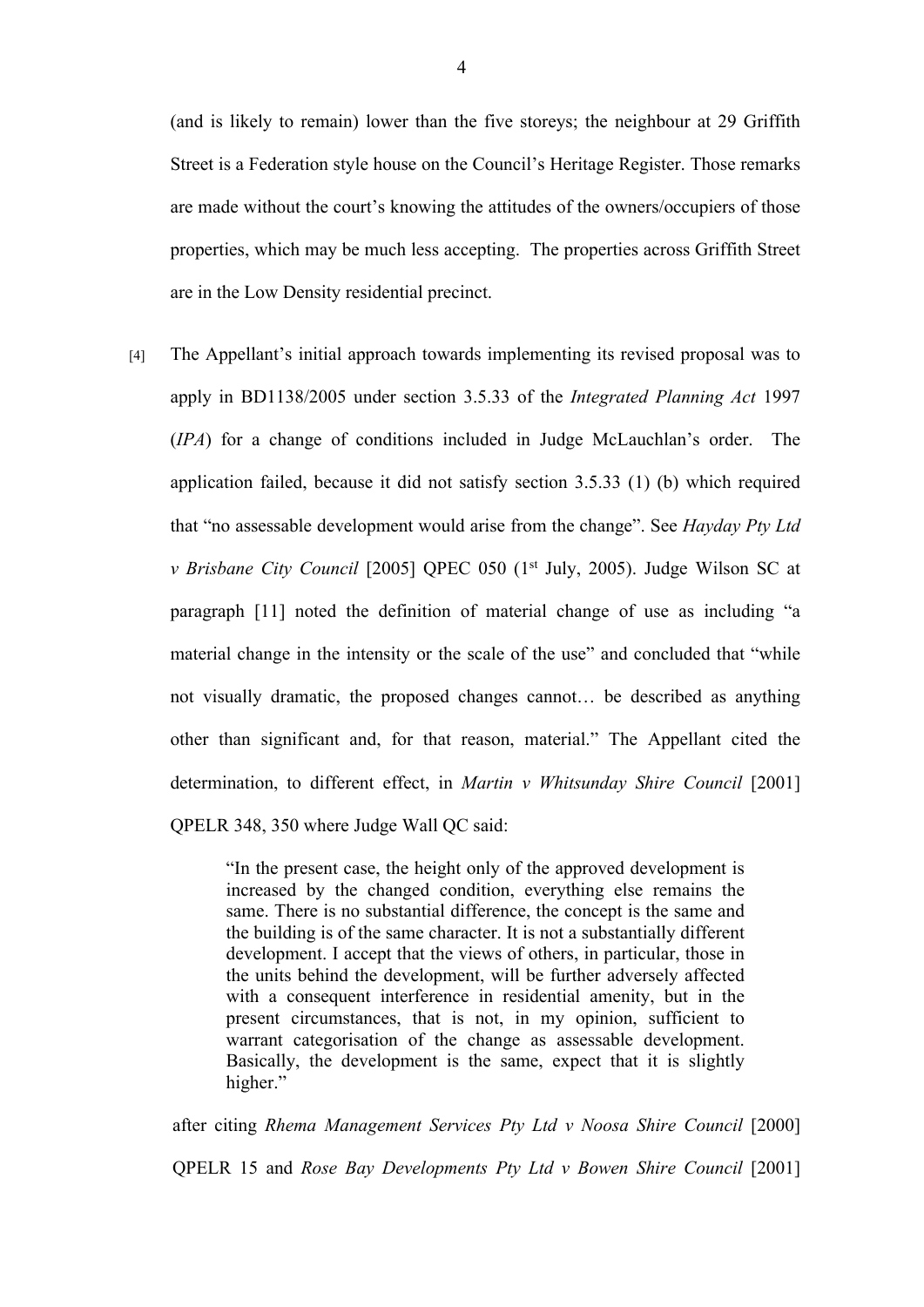QPELR 340. Those were cases in which approved changes did not increase the bulk of the developer's proposal. No appeal was brought against Judge Wilson's decision, which is binding on the parties.

- [5] Instead, ten days later, the Appellant lodged with the Council an application or request to change the existing development approval under section 3.5.24 of the *IPA*. The notice of appeal asserts that no concurrence or building referral agency was involved, so that the Council was required to approve or refuse the change on or before 23 August 2005, that is within 30 business days after lodgement. The section is available to a developer proposing a "minor change".
- [6] There was argument as to whether the appeal was under section 4.1.27, as by "an applicant for a development application" in which event section 4.1.50 (1) places the onus of upholding the appeal on the Appellant and the appeal is by way of hearing anew: section  $4.1.52(1)$  – or whether the appeal was under section  $4.1.30(4)$ , in which event it is section 4.1.50(4) that places the onus on the Appellant; section 4.1.52 (1) would still apply. Section 4.1.30 is oddly drawn. Mr Cochrane asserted that it does not apply, because, much as his client might have wanted a notice under subsection (1)(b), it never got one. Further, he relied on the approved Form for a section 3.5.24 request, Form 2, which identifies itself as a "development application". Mr Cochrane submitted that this was sufficient to bring in section 4.1.27, alternatively that any appeal authorised by section 4.1.30 (4) would bring in section 4.1.27. It is difficult to identify any necessity for that to occur, having regard to the other provisions mentioned here. It seems to me that section 4.1.30(4): -

"Also, a person who has made a request mentioned in subsection (1) may appeal to the court against a deemed refusal of the request."

creates an independent appeal category, there being no requirement that the putative appellant has been given any notice. Subsection (5), by way of distinction from the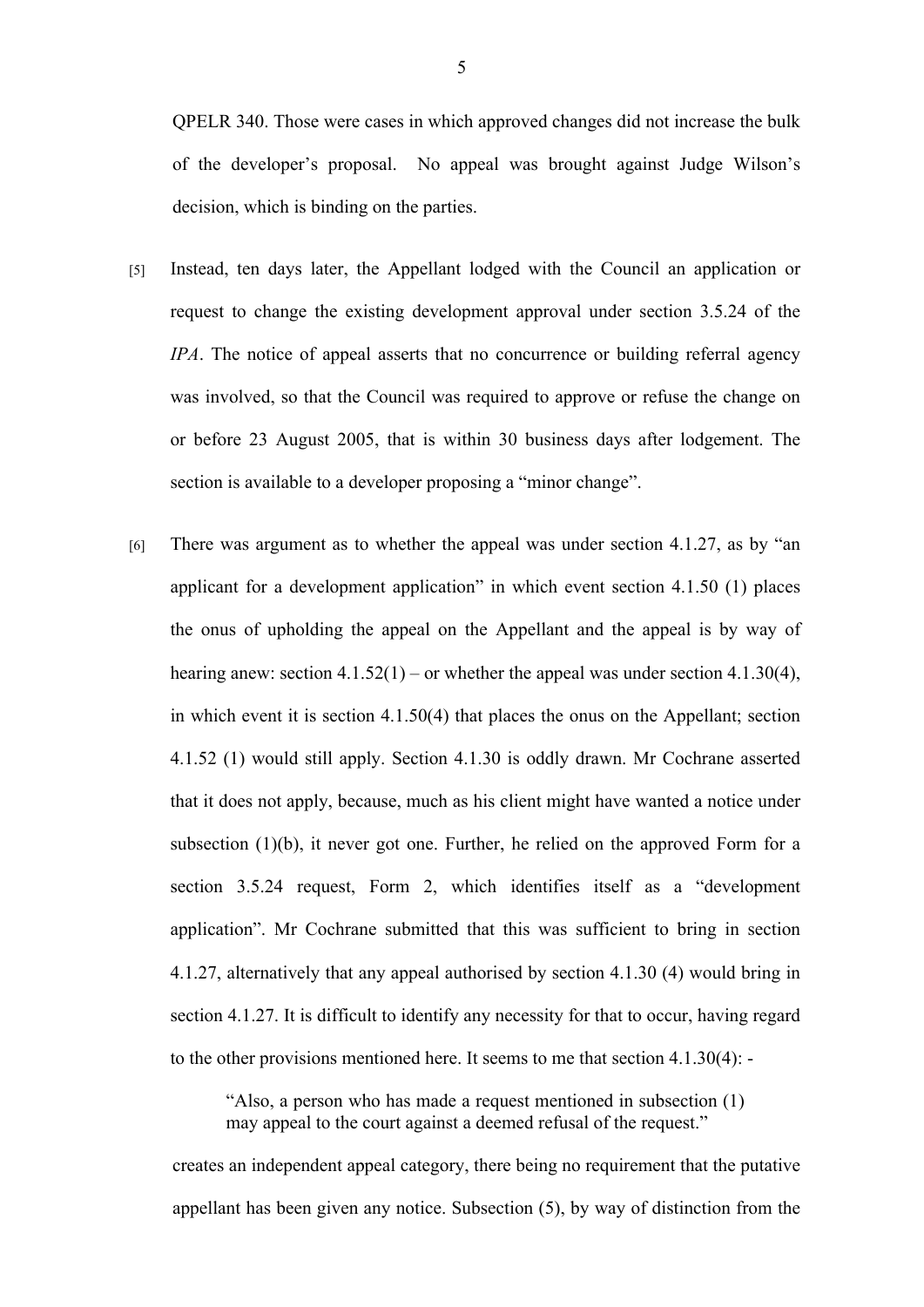appeal times in subsection (2) in each of section 4.1.27 and section 4.1.30 itself, provides that: "an appeal under subsection (4) may be started at any time after the last day the decision on the matter should have been made". It is difficult to see that anything much would turn on the outcome of this argument in present circumstances.

- [7] Mr Cochrane's written argument referred to  $s4.1.27(1)(e)$  and continued:
	- "23. It is submitted that since there was a deemed refusal the appeal is against a refusal that is taken to have happened. That is, in this appeal relevant matters are the Town Planning issues which were to be considered in the making of the determination whether to approve or not approve the application. The effect of the Council not deciding either the applied for change was not minor or the application is that any preliminary question to allow the application to be assessed is no longer to be determined. The practical effect is that the applicant is taken to have the application refused and has the onus of showing why the change should be allowed. It is in the same position it would have been in had an application for a material change of use been made considered and refused or not considered and treated as a deemed refusal.
	- 24. It is submitted that it is now irrelevant given the expiration of the time under the Act for consideration by the Council to now raise a question whether the application is a minor change. If that was to be raised is should have been raised long before the expiration of the time for the consideration of the application for the change to be made to the development approval."

It would be mischievous in the extreme to accept (and nothing in IPA requires) that a developer can succeed on a "minor change" or "not a minor change" issue (whatever is proposed) by default – at least where the planning authority wants to contest it.

[8] The Council resisted the appeal by arguing that the Appellant's proposals are not "minor change", with the consequence that Council had no power to make the relevant changes and that the court would likewise lack power or jurisdiction. Section  $3.5.24$  is: -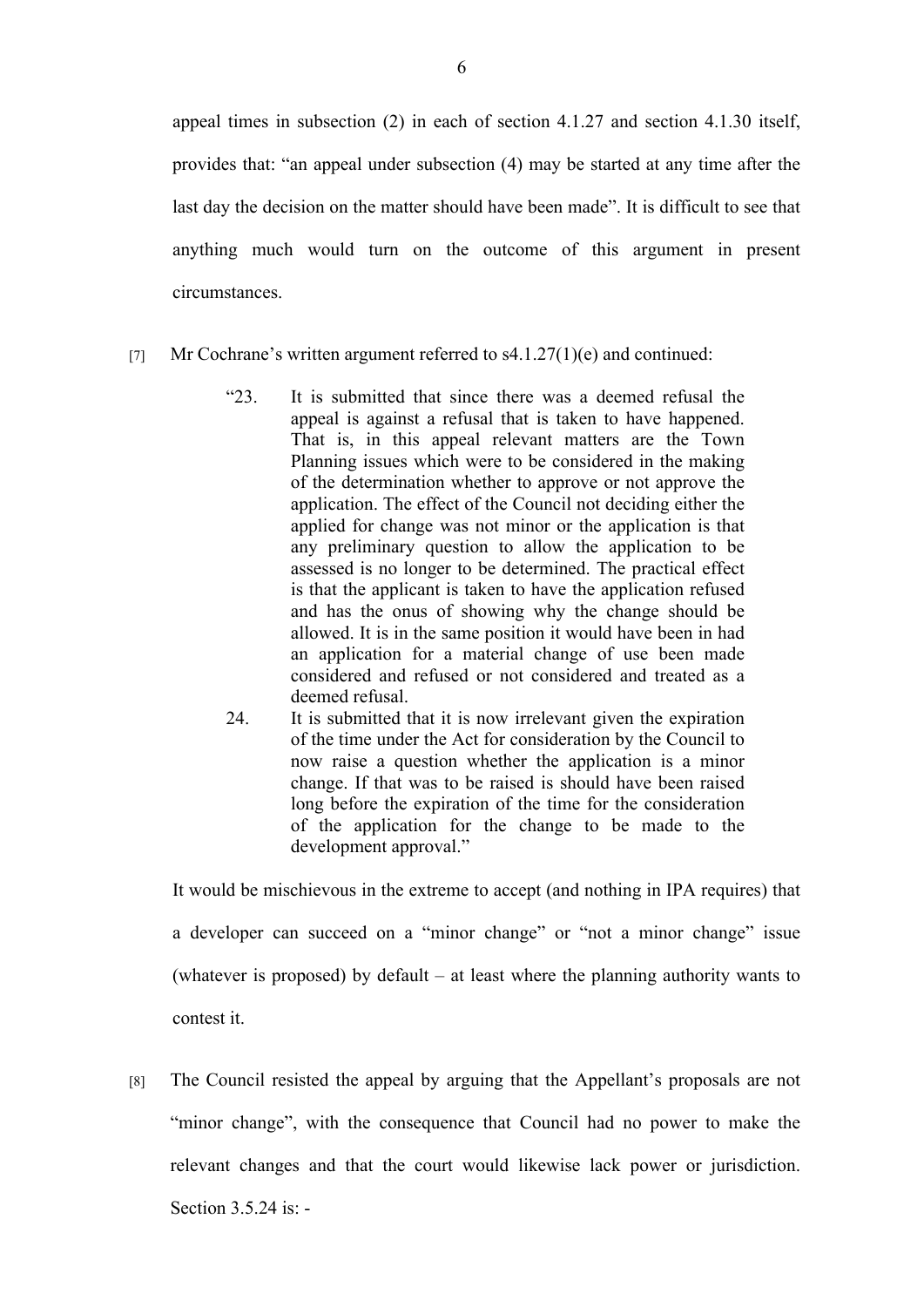"3.5.24 Request to change development approval (other than a change of a condition)

(1) If a person wants a minor change to be made to a development approval, the person must, by written notice—

(a) advise each entity that was a concurrence agency that the person is asking for the change; and

(b) advise each entity that was a building referral agency, for the aspect of the application the subject of the request, that the person is asking for the change; and

(c) ask the assessment manager to make the change.

(4) If the assessment manager has a form for the request, the request must be in the form and be accompanied by—

(a) the fee for the request—

(i) if the assessment manager is a local government—set by a resolution of the local government; or

(ii) if the assessment manager is another public sector entity—the fee prescribed under a regulation under this or another Act; and

(b) a copy of the advice given to any concurrence or

building referral agency for the application.

(5) This section does not apply if the change is a change of a

condition of the development approval."

Although a change of condition was sought, in the sense that the approved plans were identified and given their status by a condition requiring compliance with them in the approval package endorsed by the court on 22 August, 2003, no point was taken by the Council along those lines in this appeal. A communication to the court after the hearing revealed that while it was being pressed to decide the "request", the Council by letter of 26 July, 2005 suggested the situation had to be approached under s3.5.33, so that in light of Judge Wilson's decision a new application for a development permit was required.

[9] The outcome of this appeal depends on the proper interpretation and application of the IPA Schedule 10 definition: -

> "*Minor change*", for a development approval, means a change to the approval that would not, if the application for the approval were remade including the change –

- (a) require referral to additional concurrence agencies; or
- (b) cause development previously requiring only code assessment to require impact assessment; or
- (c) for a development requiring impact assessment  $-$  be likely, in the assessment manager's opinion, to cause a person to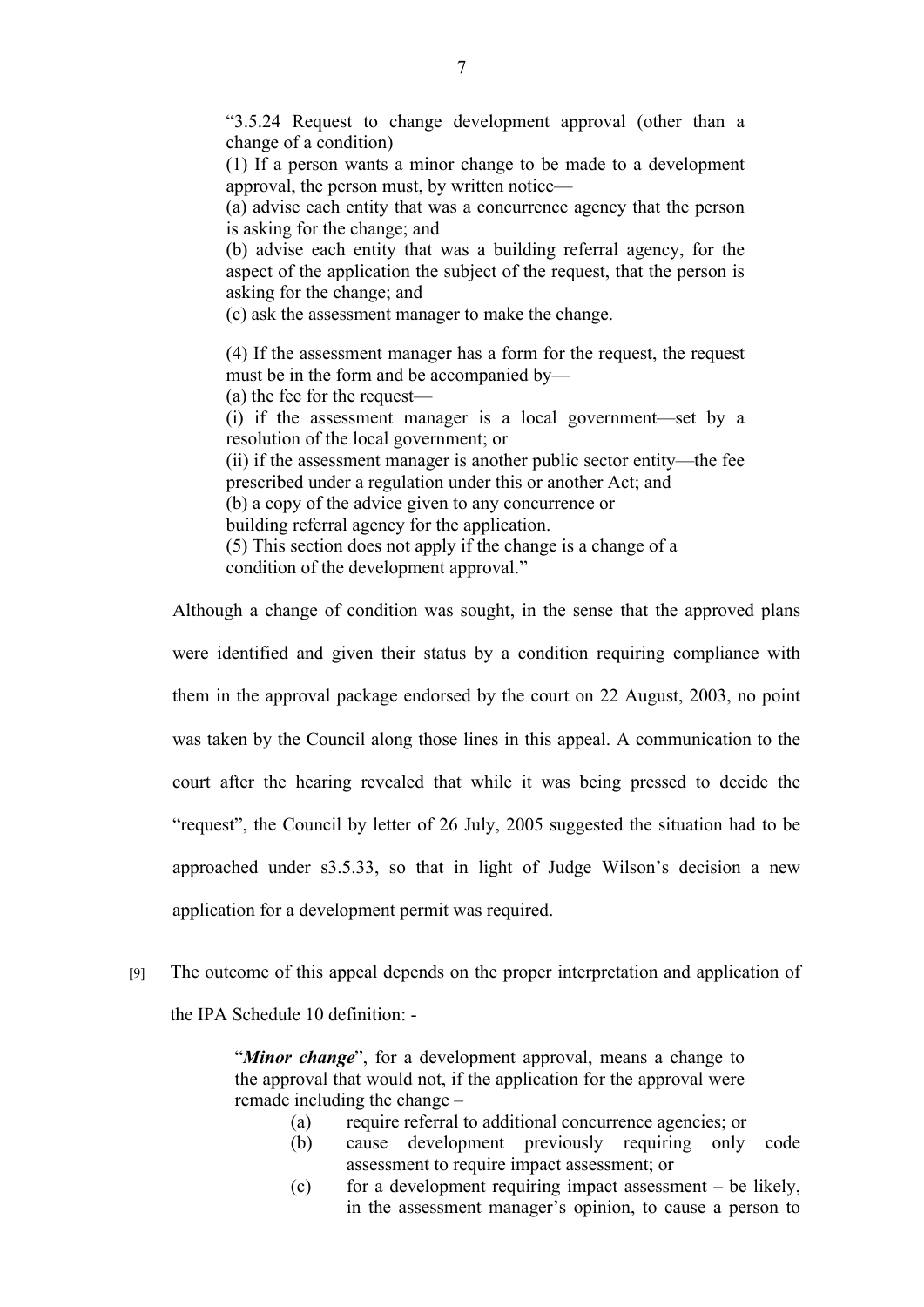make a properly made submission objecting to the proposal, if the circumstances allowed.

Both (a) and (c) were relied on by the Council, in contending the definition was not satisfied. Given the onus provisions of the *IPA* and the general principle that the person making any claim has the onus of proving it, it is for the Appellant to prove the absence of  $(a)$ ,  $(b)$  - if it were relevant - and  $(c)$ .

[10] As for (a), the concurrence agency which the Council suggests must be brought in is the Environmental Protection Authority, for purposes of the *Coastal Management Act* 1995. This has come about by a tortuous process over many years which requires the detailed explanation given by Mr Hinson SC (for the Council). One suspects the Appellant has been ambushed by this point, which one would not expect to encounter at New Farm, even on a riverfront site, but, notwithstanding its contention, the site is within a Coastal Management District and therefore within the current Item 6 in Table 3: Development made assessable under a local planning instrument in Schedule 2 of the Integrated Planning Regulation 1998: -

#### **"Coastal management districts**

6 Material change of use, if carrying out the change of use will involve— (a) operational works carried out completely or partly in a coastal management district; or (b) building work, carried out completely or partly in a coastal management district, that is— (i) the construction of new premises with a GFA of at least 1 000 m2; or (ii) the enlargement of the GFA of existing premises by more than 1 000 m<sup>2</sup>

Chief executive, under the *Coastal Protection and Management Act 1995*—as a concurrence agency

Coastal management under the *Coastal Protection and Management Act 1995*, excluding amenity and aesthetic significance or value"

The foregoing was formerly Item 24 in Schedule 2: -

#### **"Schedule 2 (continued)**

| `olumn | <b>`olumn</b> | Aolumn' | Numn 4 |
|--------|---------------|---------|--------|
|        | _ _ _         |         | _____  |
|        |               |         |        |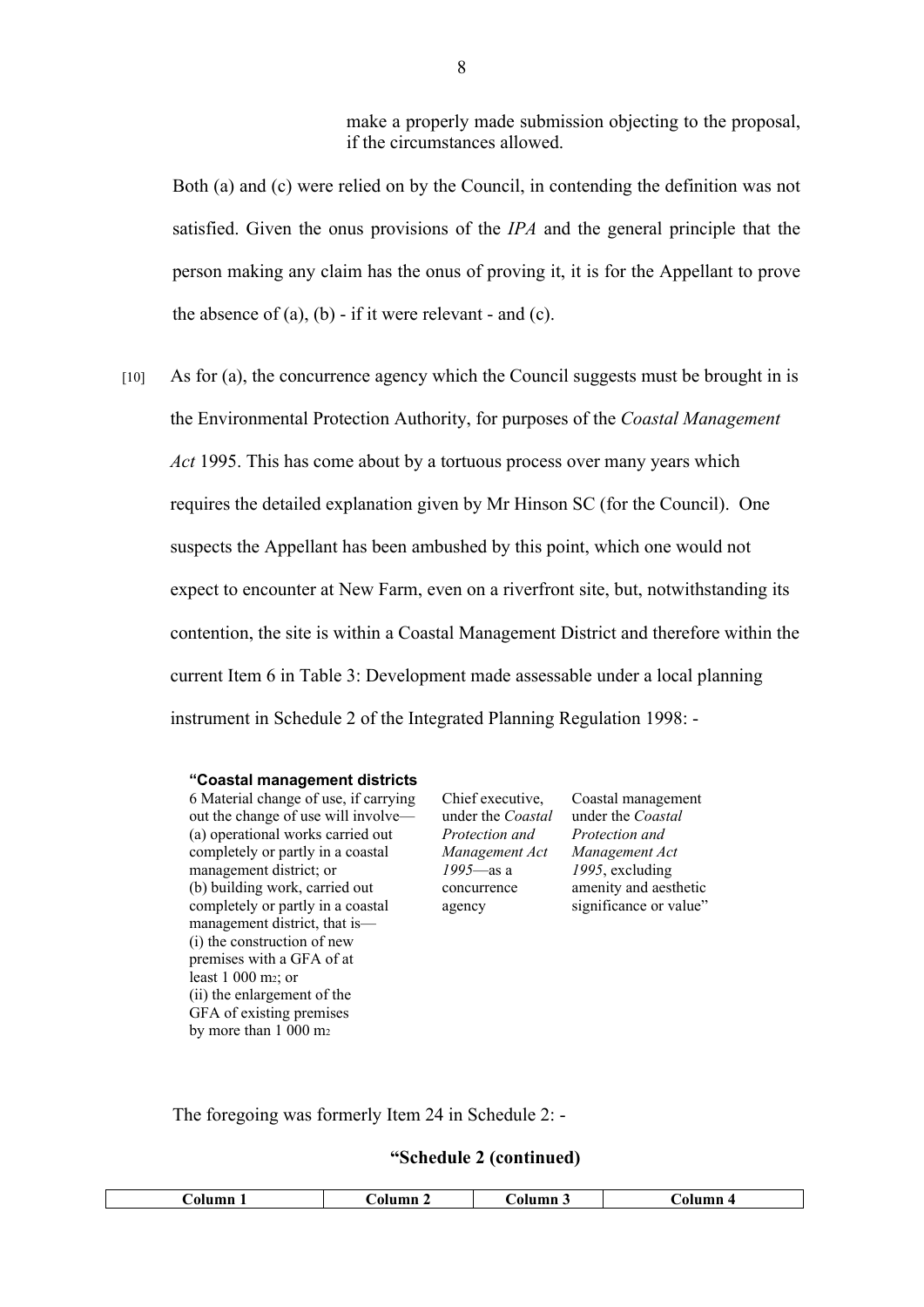| <b>Application involving</b>                                                                                                                                                          | Name of referral                                                                                    | Type of referral | <b>Referral jurisdiction</b>                                                      |
|---------------------------------------------------------------------------------------------------------------------------------------------------------------------------------------|-----------------------------------------------------------------------------------------------------|------------------|-----------------------------------------------------------------------------------|
|                                                                                                                                                                                       | agency                                                                                              | agency           |                                                                                   |
| 24 Material change of use of<br>premises completely or partly<br>within a coastal management<br>district if the change of use is<br>assessable<br>under<br>planning<br>scheme and $-$ | The chief executive<br>administering the<br><b>Coastal Protection</b><br>and Management<br>Act 1995 | Concurrence      | Coastal management, other<br>than amenity and aesthetic<br>significance or value. |
| (a) the carrying out of the<br>change of use will involve<br>operational work carried out<br>completely or partly within the<br>coastal management district; or                       |                                                                                                     |                  |                                                                                   |
| (b) the carrying out of the<br>change of use will involve<br>building work, carried<br>out<br>completely or partly within the<br>coastal management district,<br>that is $-$          |                                                                                                     |                  |                                                                                   |
| (i) the construction of new<br>premises with a gross floor area<br>of at least $1000m^2$ ; or                                                                                         |                                                                                                     |                  |                                                                                   |
| (ii) the enlargement of the gross<br>floor area of existing premises<br>by at least 1000m <sup>2</sup>                                                                                |                                                                                                     | ,,               |                                                                                   |

[11] The change happened by SI 200/2004 at the end of September, 2004. Item 25 dealt with "Development that is  $-$  (a) reconfiguring a lot that is land situated completely or partly with a Coastal Management District", accompanied by identical provisions in columns 2, 3 and 4. Whether or not there are proposed operational works, it appears to me that the Appellant's proposal relevantly involves "construction" or "enlargement" exceeding the 1000m<sup>2</sup> benchmark. Mr Cochrane's argument is that there are "existing premises" of five storeys, that the GFA is proposed to be enlarged by less than 1000m<sup>2</sup>. While literally open, that interpretation, in my opinion, would unjustifiably deprive Item 6 of its intended effect. A developer could proceed in stages, 999m<sup>2</sup> at a time, and never have to confront Item 6. In *Law v Beaudesert Shire Council* Appeal No.4077/1999, 24 May 2000 090 [2000] QPEC 090) the following appears at [17]: -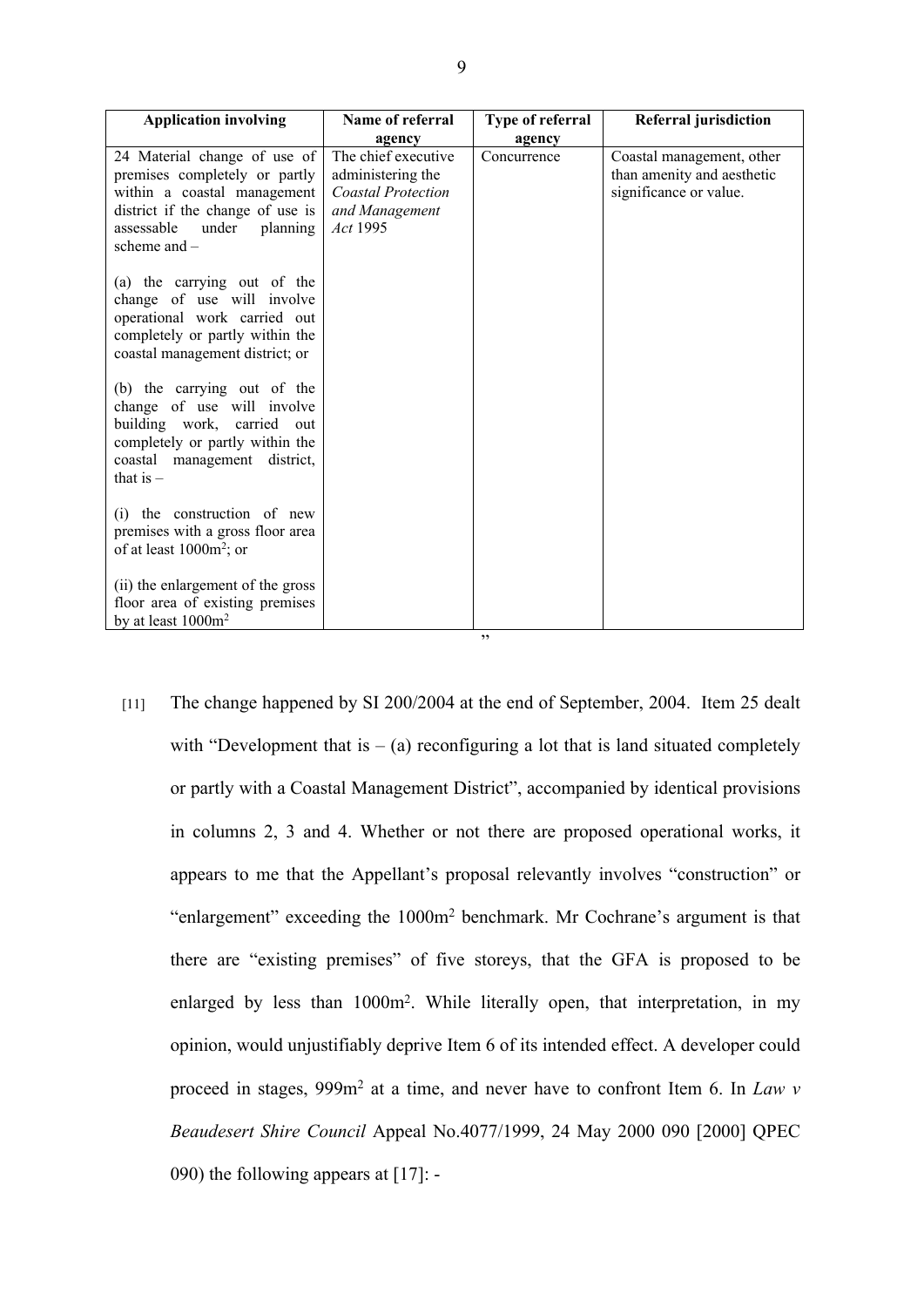"Although the appeal may be regarded as limited to the single issue whether the Court should approve an increased maximum number of cabins above that the Council has deemed acceptable, the Court should not approach the matter as a simple exercise of assessing the impact of additional cabins, which may well be modest in the circumstances. I agree with Mr Hughes' submission, for the Council, that the necessary comparison (with respect to acceptability of impacts) requires examining Mr Law's project in its entirety and comparing, on the one hand, his land as it presently is and, on the other hand, the land as it will be after development, whether that be to the extent Mr Law would wish, or to the more limited extent acceptable to the Council. As it happens, the Council went considerably beyond its own planning advice in going as far as it did; its support for the project was conditional upon the cabins being limited to 18, and other cuts, in particular deletion of the theatre."

In the present context of applying planning controls, even though the approved building is largely "up", it would be artificial to regard the proposal as existing premises of 1123m2 being increased by about 20%.

[12] The recently approved Oxlade Drive development shows this Schedule 2 Item taken seriously. The EPA's views were sought and it stipulated conditions for inclusion. There is a reference to Item 25, which is patently an error, intended as a reference to the former Item 24; the proposal had nothing to do with reconfiguration. Scrutiny of the file, relating to it (see exhibit 10 Concurrence Agency Response – Coastal development, referring to Item 25 (a)) and the unchanging EPA approval number IPCC00052604A11 (which also appears on the Notice of Decision – Concurrence Agency Response) clearly shows the Activity (Referral Trigger) as "Material Change of Use completely or partly within a Coastal Management District".

### [13] **How the Beach Protection Act "migrated to the IPA"**

The *Beach Protection Act 1968,* enacted after some years of heavy cyclonic conditions which caused serious erosion in various coastal areas, created the Beach Protection Authority. Section 41A provided in its various subsections that: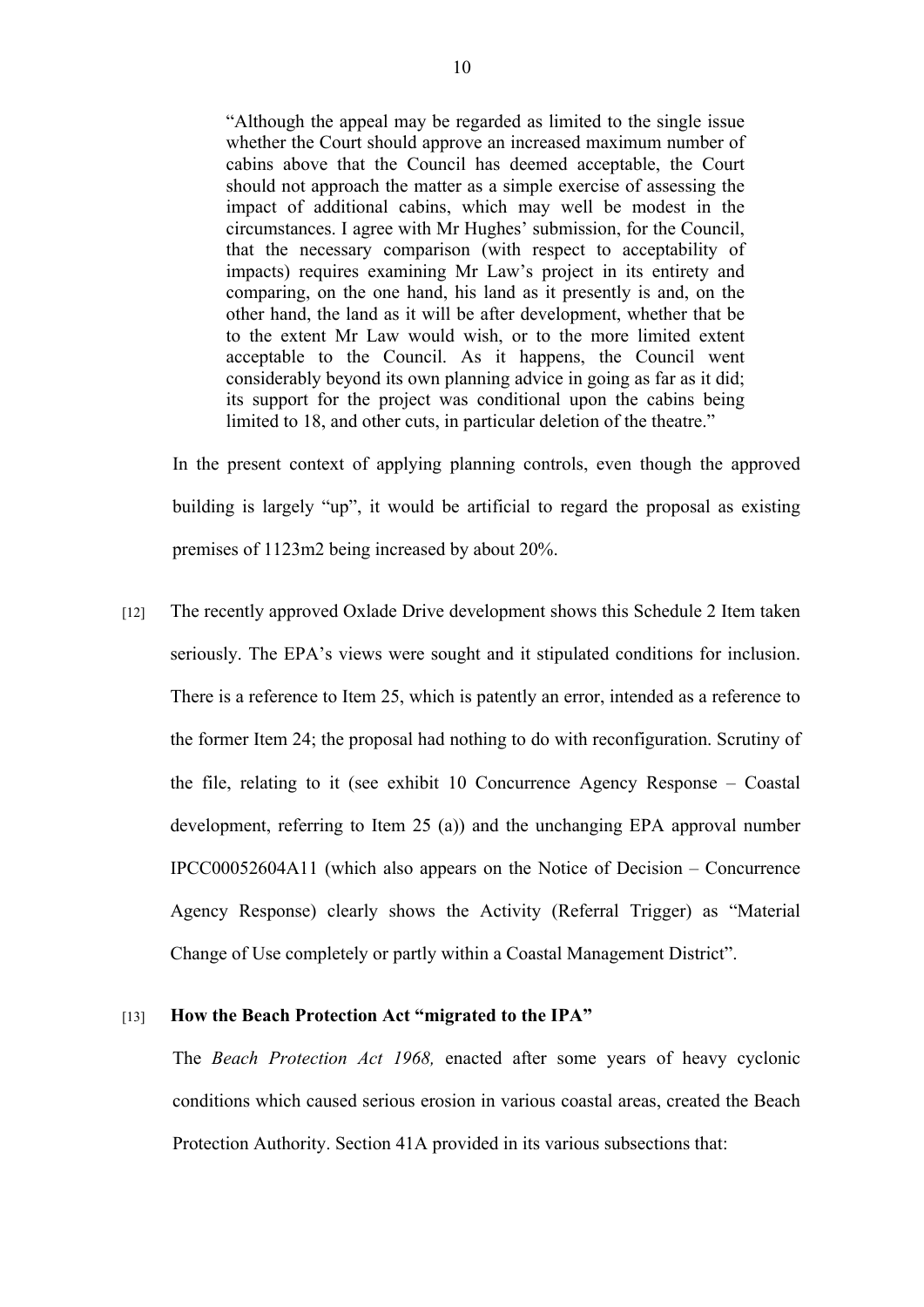- (1) "the authority may cause to be prepared in respect of any part of the coast to an erosion prone area plan"
- (2) "when an erosion prone area plan is prepared, the authority shall furnish a copy of the plan to the local government the area whereof includes the part of the coast in question."
- (3) The local authority shall keep a copy of the plan for public inspection.
- (4) The authority may amend the plan (causing an existing plan to be superseded).

"Coast" as used in subsection (1) is defined in section 3 of the Act as all land, including the bed and banks of any river, stream, watercourse, lake etc above the highest astronomical tide mark and within four hundred metres of that mark (measured by the shortest of distance) where situated below the highest astronomical tide mark. The areas about which an erosion prone area plan may be made are obviously extensive.

[14] Exhibit 9 is the Beach Protection Authority erosion prone area plan for Brisbane City. It relates to New Farm (as will be seen), notwithstanding that what it depicts is Moreton Island; it contains important notes: -

## "**Notes**

- (1) The seaward boundary of the erosion prone area for all local authority area/s to which this plan relates shall be defined by the seaward limit of Queensland waters.
- (2) On land adjacent to coastal waters the landward boundary of the erosion prone area shall be defined as:
	- (i) a line measured 40 metres landward of the plan position of the mean high water springs (MHWS) tide level except where approved revetments exist, in which case the line is measured 10 metres landward of the upper seaward edge of the revetment, irrespective of the presence of outcropping bedrock; or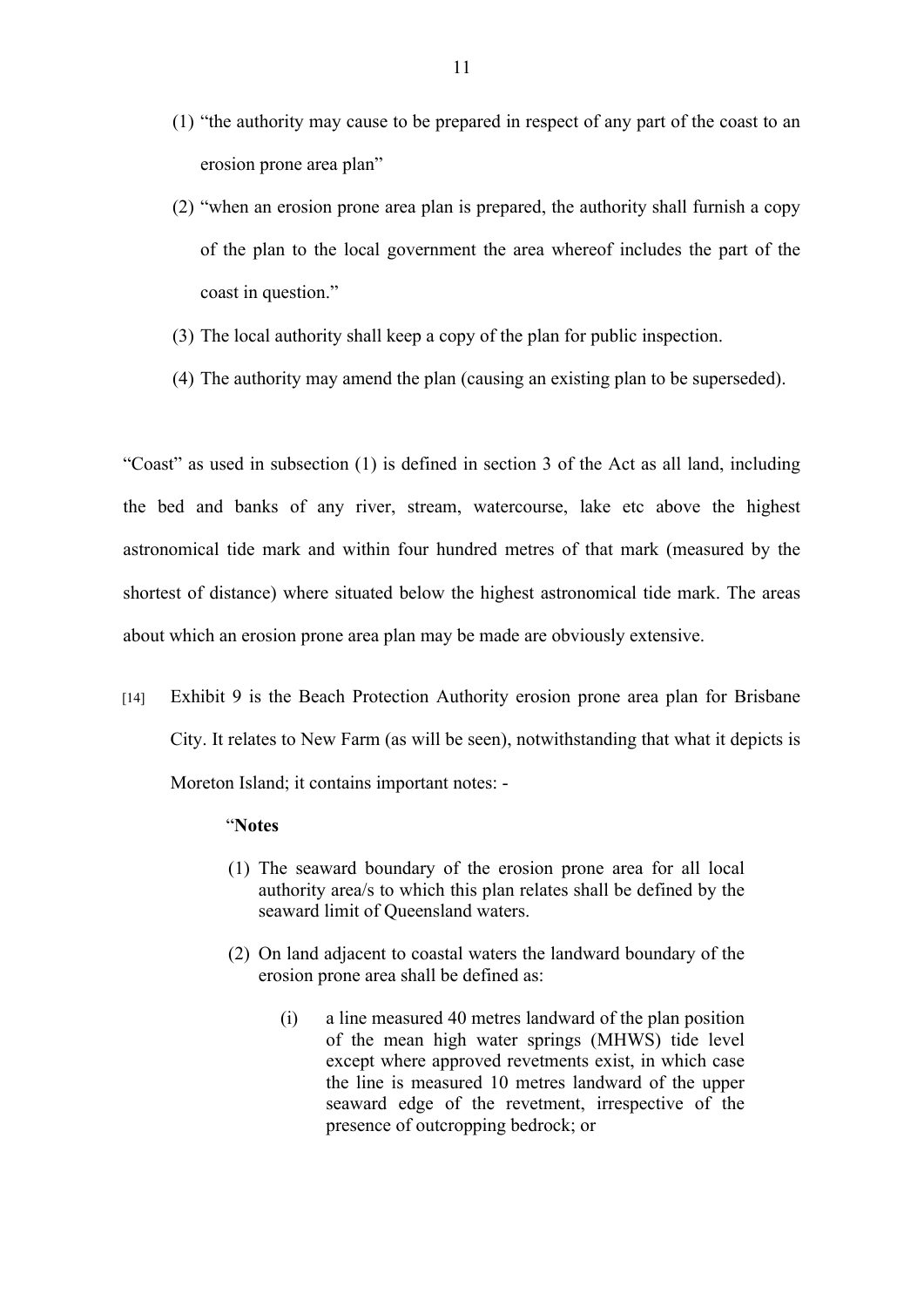- (ii) a line located by the linear distance (in meter) specified on this plan measured, unless specified otherwise, inland from:
	- (b) the seaward toe of the frontal dune. (the seaward toe of the frontal dune is normally approximated on aerial photography by the seaward limit of terrestrial vegetation); or
	- (b) a straight line drawn across the mouth of a waterway between the alignments of the seaward toe of the frontal dune on either side of the mouth.
- (iii) The plan position of Highest Astronomical Tide (HAT);

whichever provides the greater erosion prone area width except:

- (a) Where the linear distance specified on this plan is less than 40 metres, in which case note  $(2)(i)$  does not apply, however notes  $(2)(ii)$  and  $(2)(iii)$  do apply;
- (b) Where outcropping bedrock is present and no approved revetments exist:
- (c) In approved canals in which case the line of HAT applied, irrespective of the presence of approved revetments or outcropping bedrock.
- (3) Erosion prone areas defined in accordance with the above are deemed to exist throughout all the local authority area/s to which this plan relates, irrespective of whether the entire local authority area is depicted on erosion prone area plans for the local authority.
- (4) Coastal waters, as referred to in note (2), are defined to be Queensland waters to the limit of HAT.
- [15] By section 36 of the Acts Interpretation Act, Queensland waters means all waters that are within the limits of the State (or "coastal waters of the State" – which are separately defined). The definition is consistent with that of "coast" in the *Beach Protection Act.* The waters of the Brisbane River at New Farm are brought in*.*
- [16] Note (4) is confirming that waters within the limits of the State to the limit of the highest astronomical tide are coastal waters referred to in note (2). Note (2) provides for exceptions; it tells us that for land adjacent to waters within the limits of the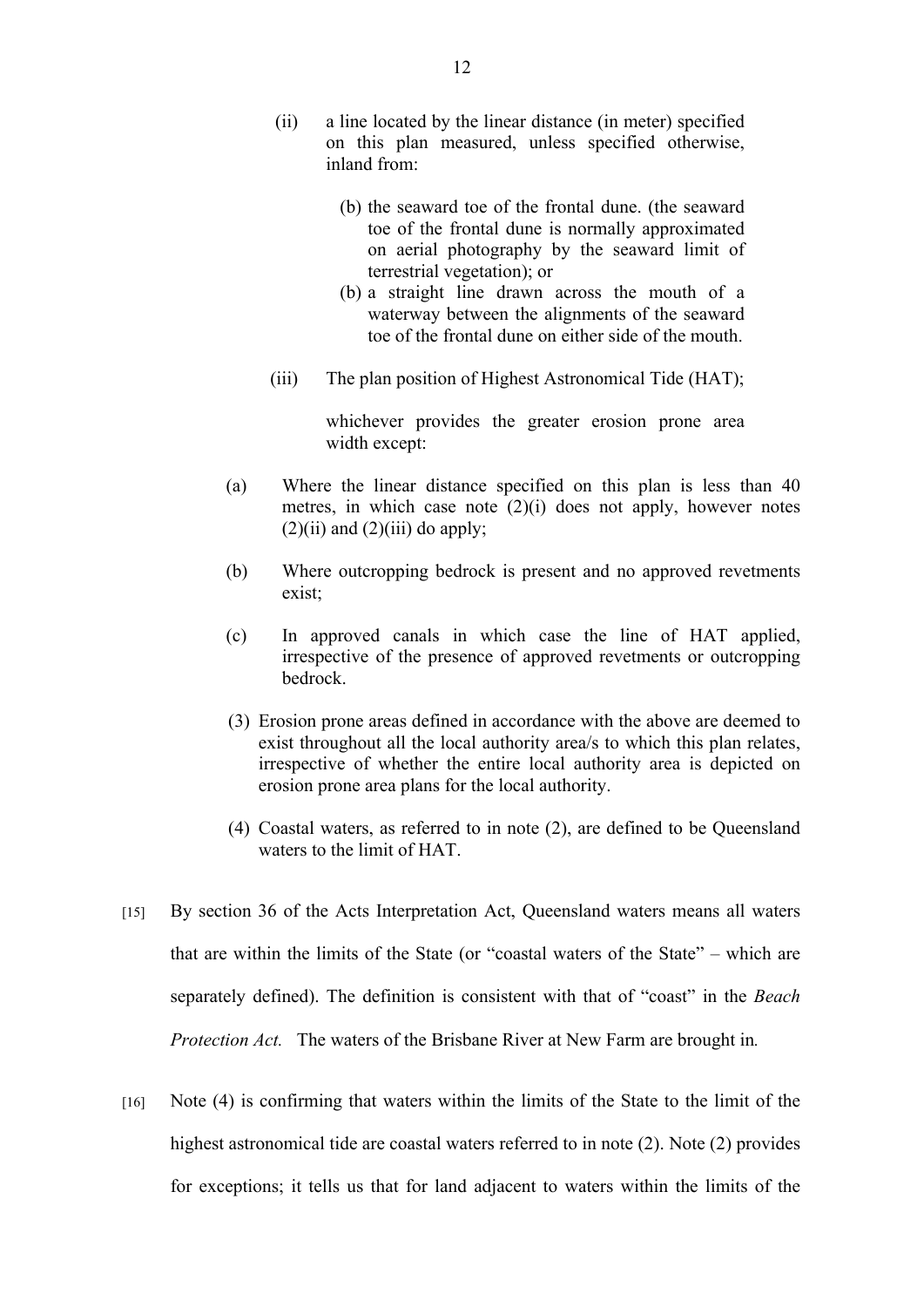State, the landward boundary of the erosion prone area is 40 metres landward of the plan position of the mean high water spring tide level except where approved revetments exist – in which case the measurement is 10 metres landward of the upper seaward edge of the revetment irrespective of the outcropping of bedrock.

Paragraph (ii) allows linear deviations on the plan like those mapped for Moreton Island. Paragraph (iii) is an alternative to either (i) or (ii) and is the plan position of highest astronomical tide. Whichever of those options applies to provide the greater erosion prone area width indicates the landward boundary. The (b) after (iii) appears to be irrelevant, as it deals with outcropping bedrock. In the New Farm area, then, four hundred metres is not a relevant dimension, but either 40 metres or 10 metres is – or the plan position of the highest astronomical tide. The greatest of those three will apply.

- [17] Note (3) confirms that erosion prone areas are likely to be much more extensive than the ordinary person would imagine. There is no need for them to be mapped in the official "Brisbane City Erosion Prone Areas" plan in exhibit 9. It does not matter that all of Brisbane City is not depicted on the plan.
- [18] The Beach Protection Authority has been dissolved. Relevantly, it has been replaced by the Environmental Protection Authority (EPA). The *Coastal Protection and Management Act 1995* provided in section 104 (a) that "each erosion prone area under the *Beach Protection Act* is taken to be a control district under this Act." The Schedule to the *Coastal Protection and Management and other Legislation Amendment Act of 2001* by amendment 28 inserted a note after section 104 which states that the Amendment Act renamed control districts as coastal management districts. The *Coastal Protection and Management Act 1995* Reprint 2 as in force at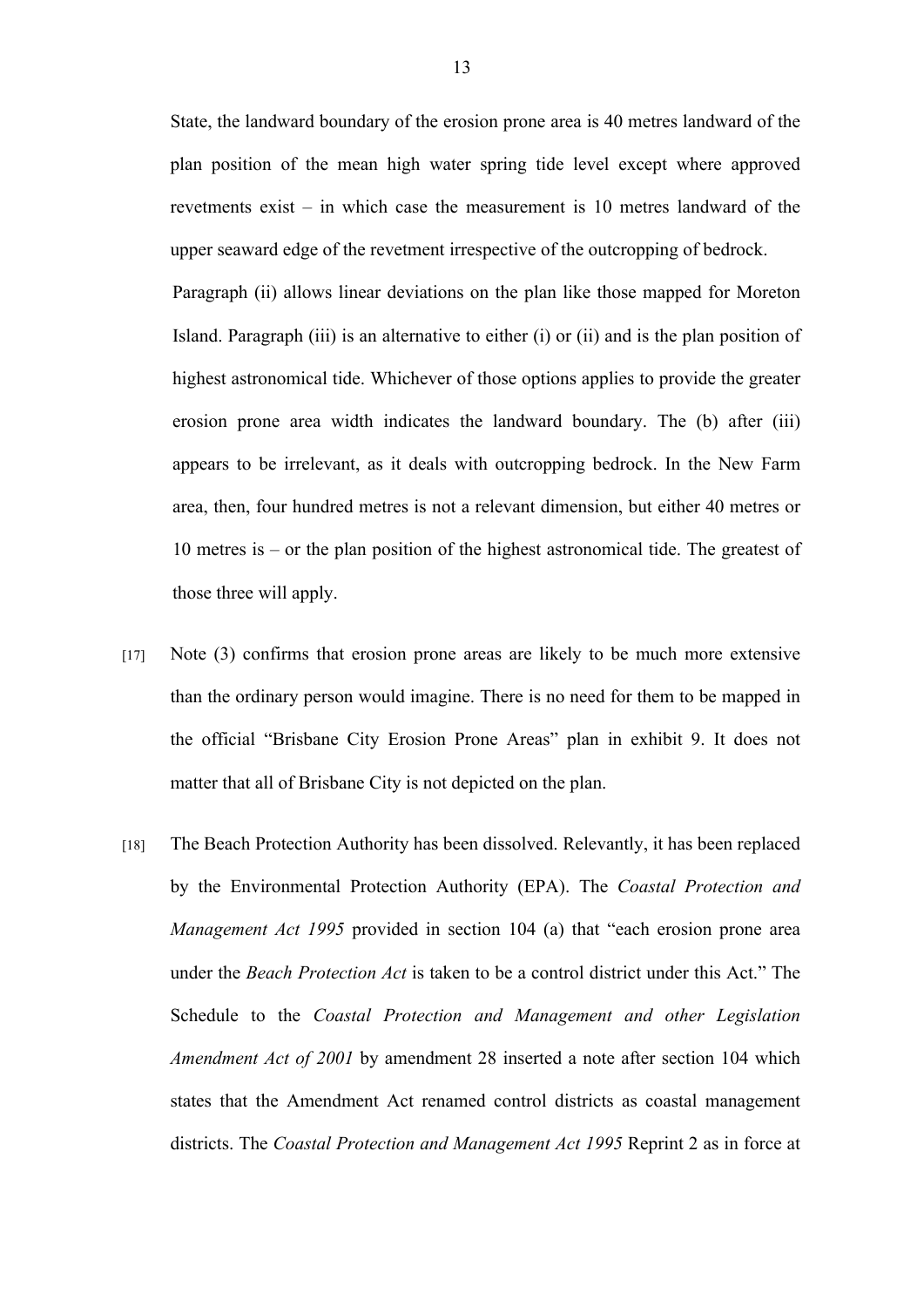January 1 2005 incorporates renumbering whereby section 104 is now section 168. Section 168 reproduces section 104, and includes the note.

- [19] Thus, the erosion prone area has become a control district, and then been renamed a coastal management district. Section 169 provides that each area that was a coastal control district under the Act immediately before the commencement of the section is taken to be a coastal management district; there has been an evolution in terminology from erosion prone area to control district to "coastal management district". That is the language used in the Integrated Planning Regulation 1998 Schedule 2 Table 3 Item 6 in describing (for present purposes) what triggers referral to the Chief Executive under the *Coastal Protection and Management Act 1995* – as a concurrence agency.
- [20] It was common ground that there is a substantial wall of rock or similar material which provides protection for the site against erosion by the river. The Appellant's case includes assertions, by Mr Buckley in particular, at 4.3 in exhibit 5 that "because there is an existing revetment wall at the river edge, there is doubt that the site is caught". No definition of "approved revetment" has been pointed to. The expression may indicate something for whose construction appropriate permission was given or something which was inspected and approved after construction; both requirements may need to be satisfied. As Mr Hinson said, "we don't know anything about whether it's been approved." By all accounts the wall was constructed long ago, it is suggested in the 1930s. It may well be solid and stable. The Appellant's engineers are presumably confident about that. The wall may merit approval. But speculation or assumption is not permissible. It is the Appellant who makes the assertion, with a view to persuading the court that no "additional concurrence agency" is involved here, that there is an approved revetment, but, as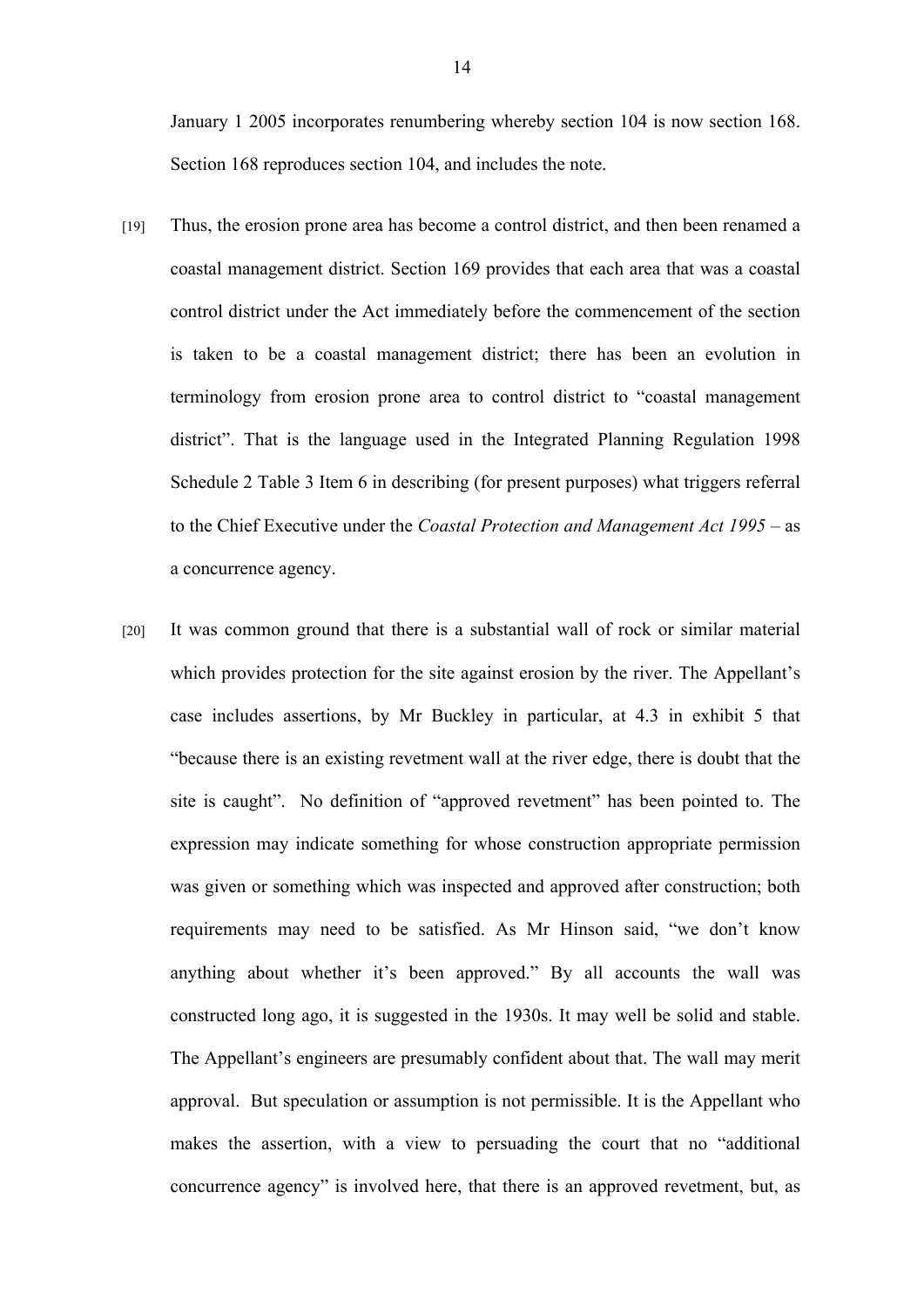noted, quite apart from IPA "onus" provisions, the person who makes such an assertion is to establish it. The necessary evidence was lacking.

- [21] Exhibit 6 is an untitled map of Brisbane and surrounds which was tendered by Mr Cochrane under the description River Map as Exhibit 6, after being produced by the Council. The transcript at 40ff records some inconclusive discussion about the exhibit. A key shows variously coloured lines indicating Erosion Prone Line Type, including 40 metre offset from HAT and 40 metre offset from MHWST.<sup>1</sup> A brown line indicates "10 metre offset from top of approved revetment". Such a line is prominent in locations like Redcliffe, Fisherman Island and the perimeters of Brisbane Airport: one appears also along Coronation Drive and part of Kingsford Smith Drive; there is no sign of brown in New Farm (which is characterised by a red 40 metre line). There are a couple of blue dots, one of which could be at the site. These and other blue dots, scattered sporadically along the river, are not explained in any way, unless they are fragments of the blue "transition line". Mr Cochrane (41) suggested that "the blue dots indicate the position of revetments", anticipating (in vain) that Mr Hinson would be of "vastly more assistance". As it was, things did not advance beyond speculation. The matter was potentially important. The proposed development would be unaffected by a 10 metre line, but does come within the 40 metre lines.
- [22] The regulatory material the court was taken to by Mr Cochrane included the *Coastal Protection and Management Regulation 2003*, which commenced on 20 October 2003. It is concerned with coastal management districts, as one would expect, and with fixing coastal building lines for them. See section 4. Also, it specifies fees in Schedule 2, those in Part 2 (Application other than in connection with an artificial

<sup>&</sup>lt;sup>1</sup> The abbreviations are explained in [14]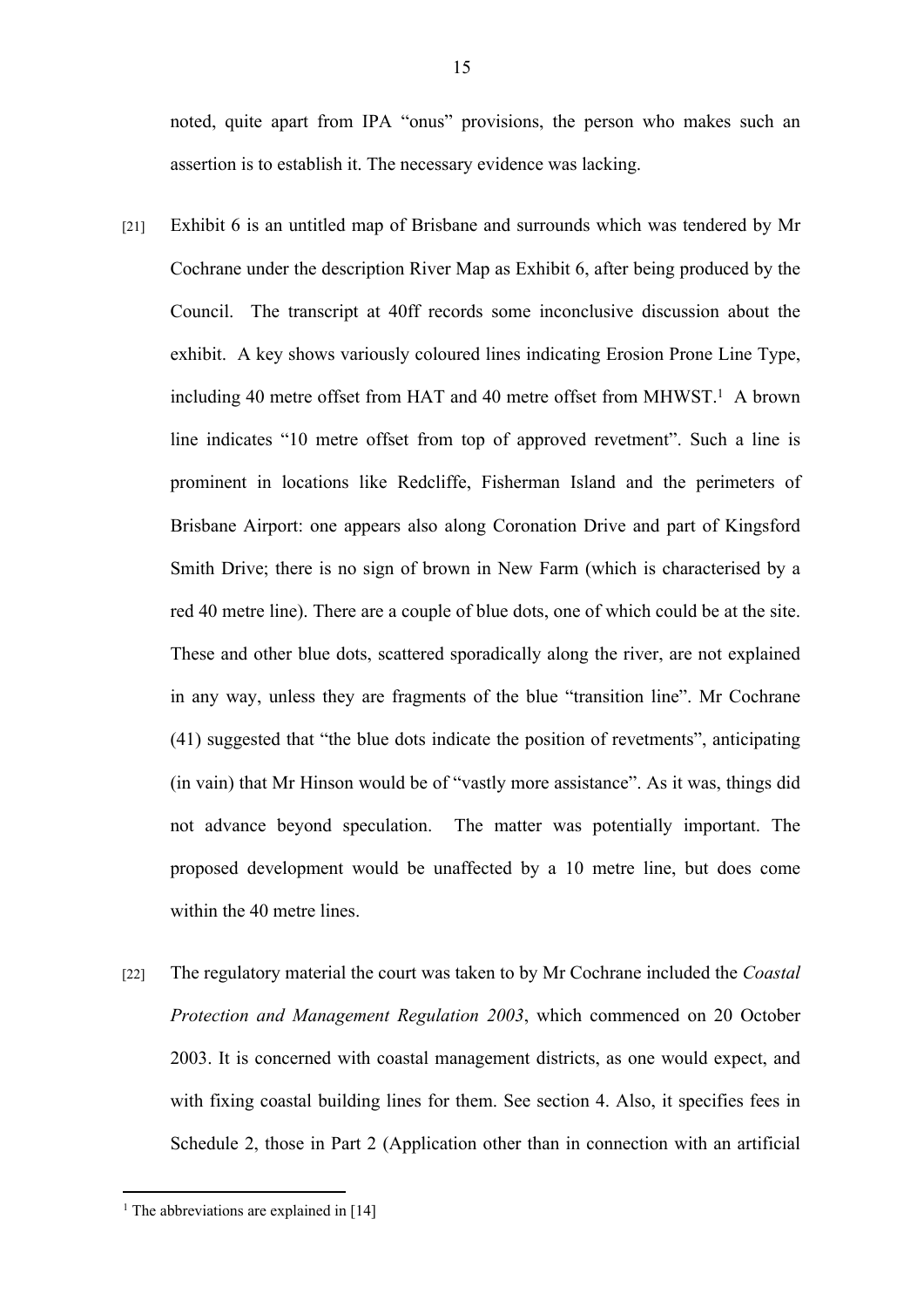waterway) being pertinent. The Part deals with applications for a material change of use of premises completely or partly within a coastal management district, for carrying out operational work or for reconfiguring lots "completely or partly within a coastal management district."

[23] It appears (for example in the adverse submission of Mrs Gambaro in exhibit 7) that on the site was an "existing dwelling, the proposed development will be 3-4 storeys higher". There were many objections to "multi-unit dwellings", quite a few asking, "how many more character homes will the Council allow developers to knock down before our suburb is totally destroyed?" Mr Cochrane confirmed that the former development was "a house that burnt down… Mr Favell's home… not in any event as a matter of fact a pre-1945 or character house" (transcript page 47). In my opinion, it is that development, or the vacant site that falls to be taken as the starting point for purposes of the EPA's being a concurrence agency, in the present circumstances. The operative application was Form 2 Development Application Request to change an existing approval, notwithstanding that the Appellant also put in Form 1 Development Application Common details and Form 1 Development Application Part A Common details for all applications. The former added nothing to the latter; the only differences are that it describes the existing use as "construction site" rather than as "N/A", the proposed use as "5 unit apartment building" as opposed to "new apartment building". The proposal was for a GFA of 1347.6m<sup>2</sup> , compared with the approved proposal for GFA of 1123m<sup>2</sup> . It is the same proposal, for present purposes, rather than two separate ones. It assumes its final form at a time when the applicable regime requires referral to the EPA for development exceeding 1000m<sup>2</sup> ; referral is required, notwithstanding that the additional GFA comes well within 1000m<sup>2</sup>. There cannot be a "minor change" to an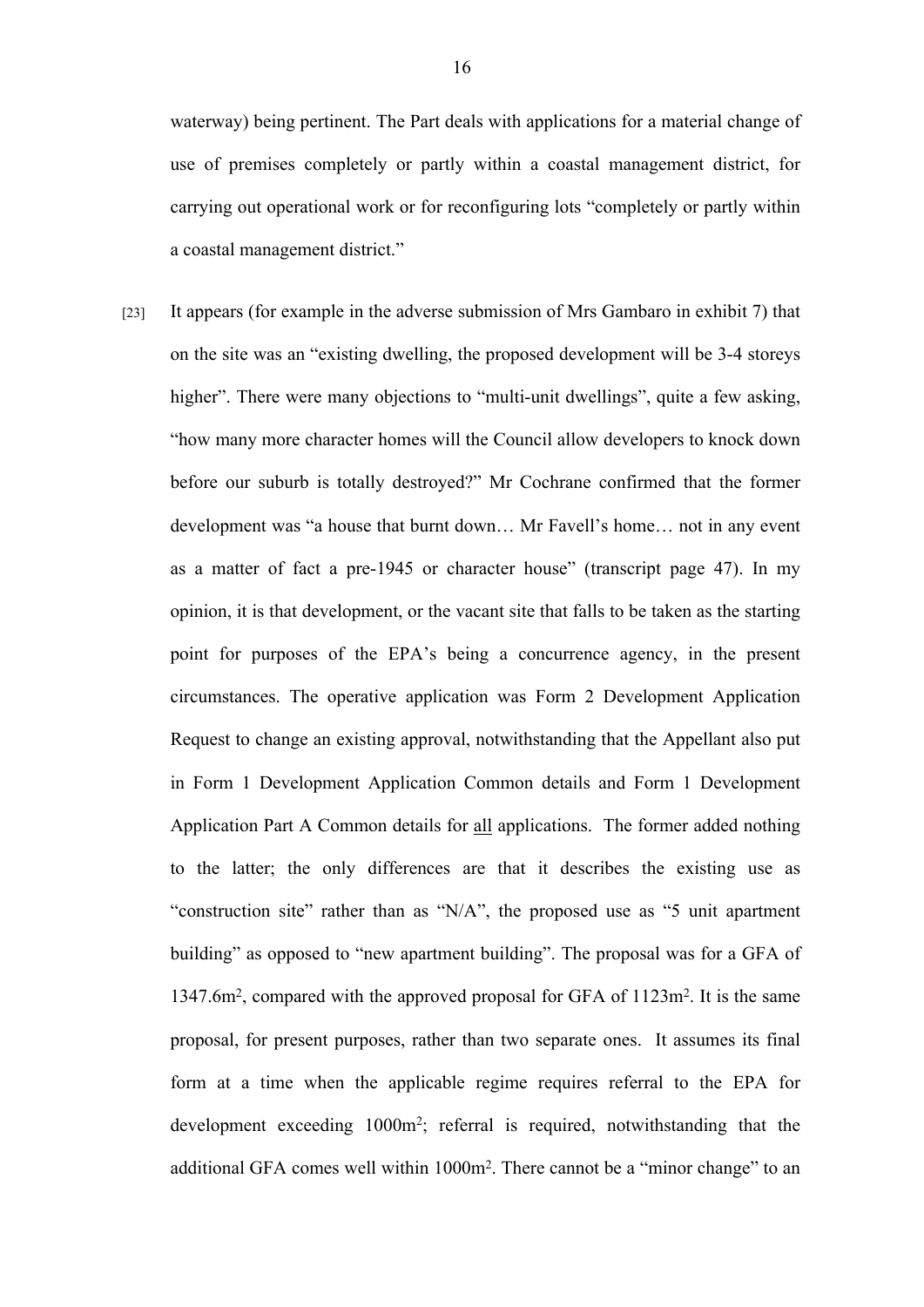approval if there would be a requirement of "referral to additional concurrence agencies" on the footing that "the application for the approval were remade including the change", to quote the Schedule 10 definition. As it was put in *Bartlett v Brisbane City Council* [2003] QPELR 56 at 60: -

The idea of a remade application for development approval no doubt assumes that it will be remade at a later stage in time than the original application. That will mean, as in this case, that circumstances may have changed between the giving of the approval and the time of the application to amend it."

The Appellant's original development application which resulted in the approval constituted by the court's order was made at a time when the EPA was not a concurrence agency. By the time of the remade application that the court is called on to imagine, the EPA is a concurrence agency, meeting the description of an additional concurrence agency to which referral is required.

[24] That conclusion is sufficient to dispose of the appeal. It may be as well, in case the conclusion be mistaken, to make some comments about element (c) in the definition of "minor change". It is curious, in depending on the assessment manager's opinion - that is the Council's (or its delegate's) opinion. For purposes of the Form 2 application, Mr Jones was designated the Council's delegate. It does not appear that he (or anyone connected it with the Council) formed an opinion about whether the change, if incorporated in the original development application, would "be likely to cause a person to make a properly made submission objecting to the proposal" at any time before the appeal got under way on 25 August 2005. He has had occasion to do so since and produced a reasoned memo dated 21 September 2005 addressed to Mr Chadwick of the Brisbane City Legal Practice, expressly prepared by reference to this appeal. The memorandum, exhibited to Mr Jones' affidavit filed on 3 October 2005, deals with the implications of the *Coastal Protection and*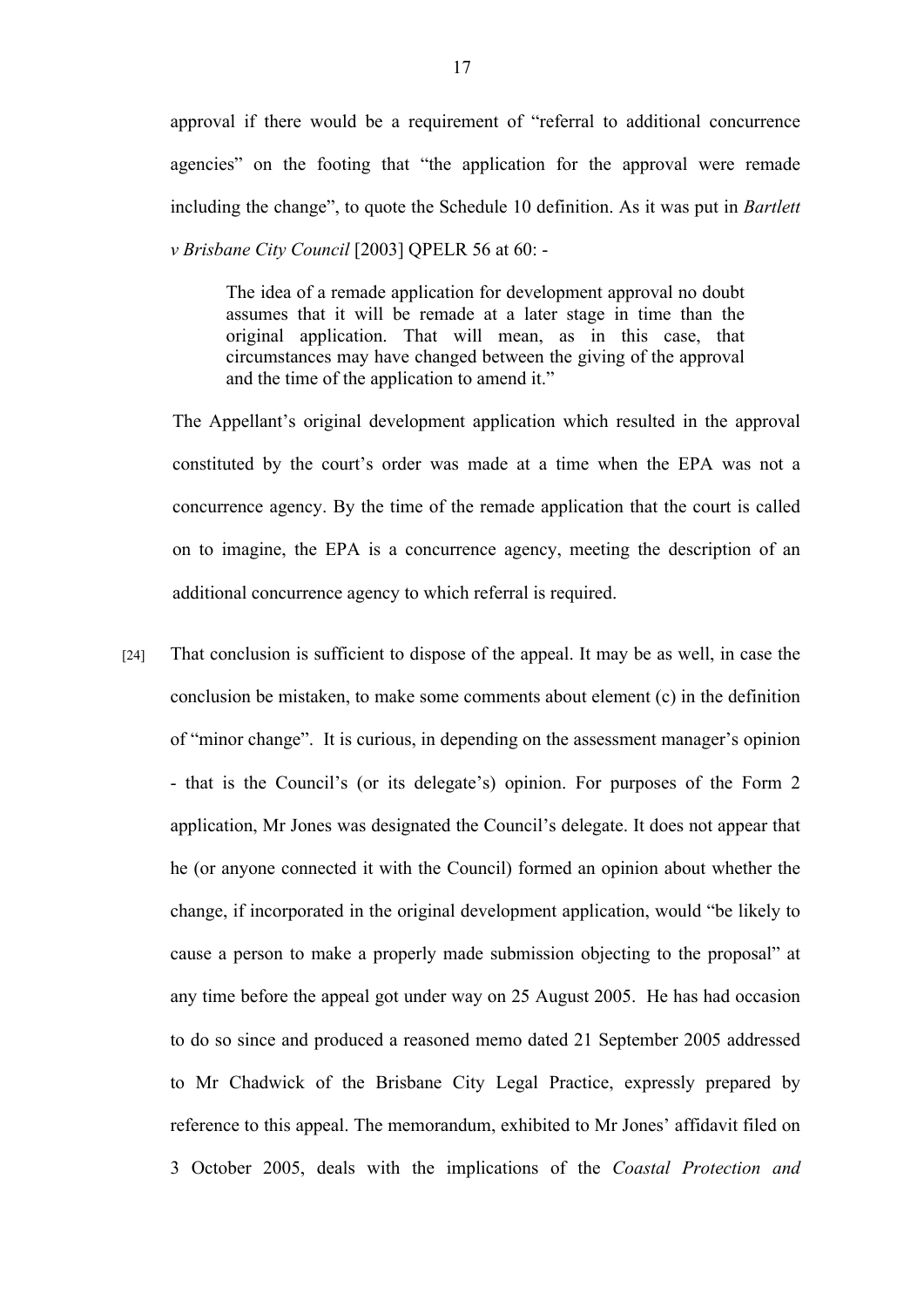*Management Act 1995* being "rolled" into the *IPA* on 20 October 2003, concluding that element (a) is not satisfied.

[25] The memorandum proceeds to justify an opinion that stands in the way of element (c)'s being satisfied. It is an opinion, following the statutory language, expressed to be "that the proposed change would, if the application for the approval was remade including the change, be likely to cause a person to make a properly made submission objecting to the proposal, if the circumstances allowed." Sensible grounds in support of an opinion to that effect are then set out. Other experienced planners might well form the opposite opinion. Indeed, Mr Buckley, who provided a planning report exhibit 5, did. Mr Buckley says: -

# "**4.2 Likelihood of Submissions**

In my experience the type of change that is likely to cause a person to make a submission is one which by its nature either:

- has some measurable or material impact on character; or
- brings with it a new package of considerations of a planning nature; or
- in a functional sense, there are different impacts on the local character, area or amenity.

Whilst the circumstances will vary from site to site, and from locality to locality, it is the contextual considerations of scale, character and land use that are always relevant in considerations of this nature.

Those character land use and amenity considerations for this part of New Farm are all dictated by the mix of housing styles but particularly the concentration of multi level buildings in the locality.

The issue of tall building development is one which generates attention, but expectations for buildings of this type have been of long standing in this part of New Farm. Prior to the coming into force of the City Plan the previous 1987 Town Plan encourages mid rise buildings of a multi unit nature. This was reinforced by the coming into force of the City Plan and described in terms of the local plan for New Farm and Teneriffe. There is an expectation for buildings of this type in the locality. The older approvals combined with new approvals, in particular that at 166-170 Oxlade Drive, indicates that a building of the scale of the subject with the proposed amendment is entirely consistent with local character.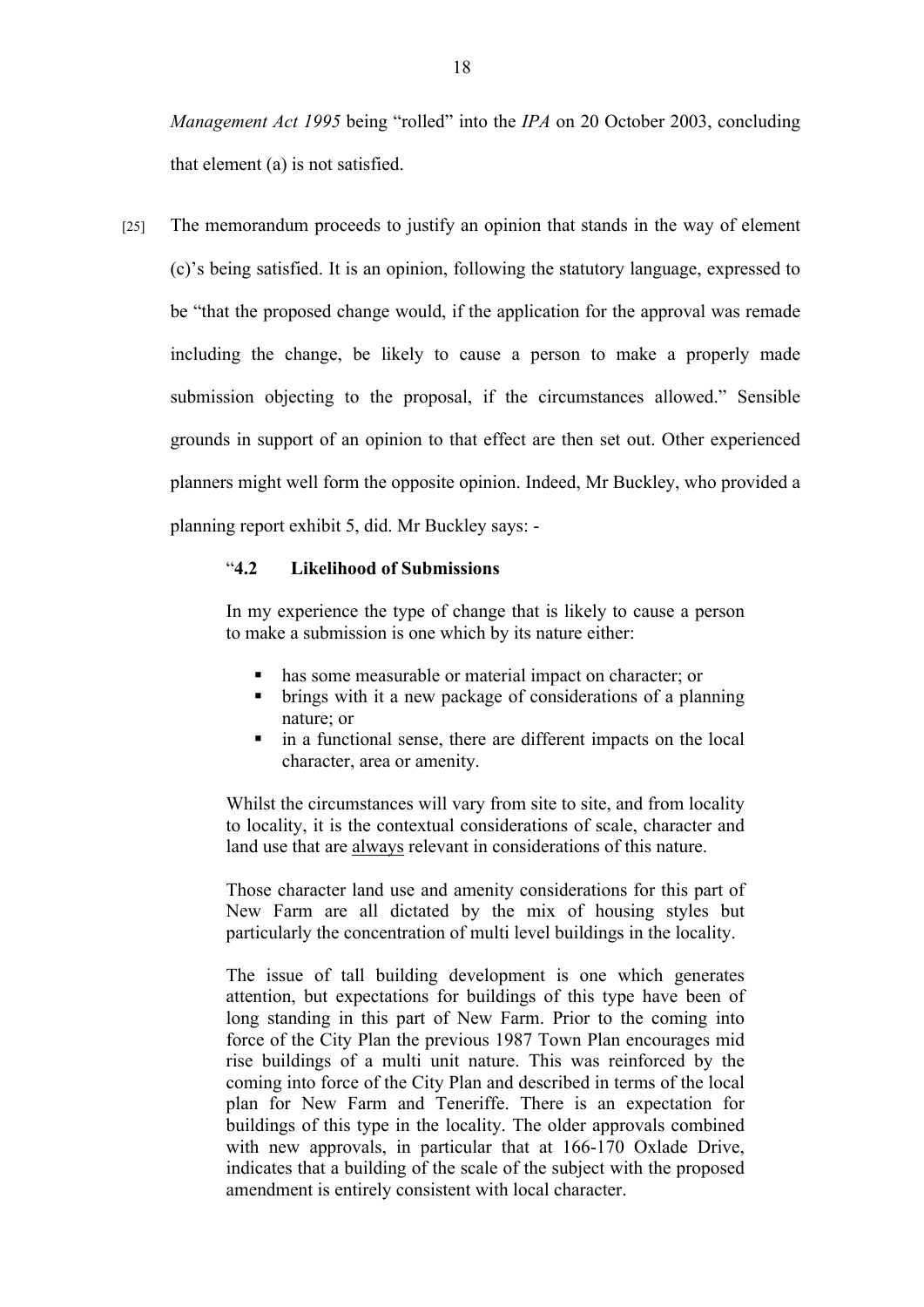It is relevant in my opinion that the desired environmental outcomes for the Local Plan are not compromised by the amendment. Also, it is equally relevant that these same outcomes are still being achieved.

For these reasons, it is unlikely in my opinion that a person would be caused to make a properly made submission."

Mr Jones' experience is different. Either opinion is supportable. Mr Buckley's lacks the status that Mr Jones' potentially enjoys as the opinion of the assessment manager.

[26] Mr Cochrane asks the court "to draw the conclusion that no objection that wasn't provoked by the original application would be provoked by the proposal to modify the approval." If the court's opinion comes to matter, I would find it impossible to conclude it was not likely that the change would cause a person to make a properly made adverse submission. It is not a question whether any such submission would be likely to prevail in the end, but whether it would eventuate at all (and comply with formal matters such as being made in time). The significant factor is that the changes proposed, even if they are justifiable in terms of performance criteria, desired outcomes and the like, exceed acceptable solutions, as set out in the planning scheme. A public concern about the proliferation of multi-storey buildings in New Farm obviously exists. Objections complaining about it without more are likely to be pointless where acceptable solutions, as set out in the planning scheme are satisfied – objections are encountered in considerable numbers, nevertheless. It cannot be excluded that where a proposal goes beyond acceptable solutions, however minutely, by creating a built form that is and can be seen or measured to be bulkier, some people will seize on the excess, reasonably asserting that the general public are entitled to expect that the standards incorporated in acceptable solutions will be adhered to. Even if the persons are aware of the Council's ability to allow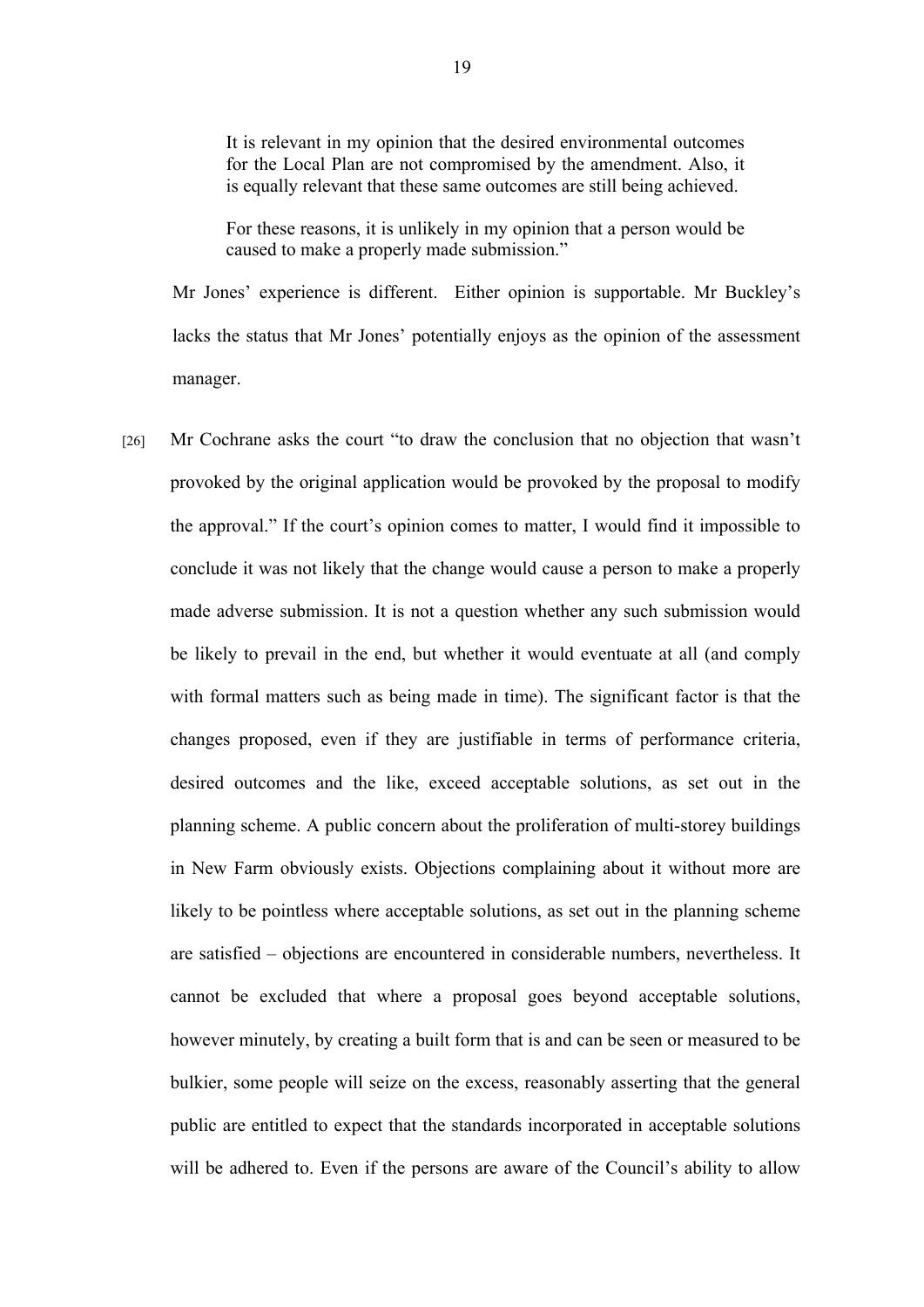relaxations, or to deem other solutions acceptable, persons in this category minded to object would, I think, do so, and urge the Council not to grunt any indulgence.

- [27] I am inclined to agree with Mr Cochrane's submission that Mr Jones' opinion comes too late, when the Council is functus officio. There are conceptual problems about the Council, once there is a deemed refusal, revisiting an application with a view to an opinion made relevant by the IPA being formed, even assuming there is no thought of an opinion favourable to the Council's case being wanted. If there had been a timely opinion, the court could have reviewed it, but set it aside only if it were clearly wrong, quite indefensible, on the approach described in *Parramatta City Council v Pestrell* (1972) 128 CLR 305, 325 (Menzies J: was the opinion one that "could not reasonably have been formed"?) and *Foley v Padley* (1983) 154 CLR 349, 353 (Gibbs CJ).
- [28] Illustrative of the proposition that exceedance of acceptable solutions may cause adverse submissions to be made is the submission in respect of 166-170 Oxlade Drive made on the following bases: -
	- "• The proposed height of 7 storeys is greater than that allowable under the existing planning controls in place for the site. The proposal for 7 storeys is far greater than that typically allowed. The relevant provisions of the Medium Density Living Precinct allow for a 5 storey height limit. Whilst there is a large development adjoining, the reasonable expectations of the community are up to 5 storeys.
	- The proposed Gross Floor Area of 2020 square metres is far greater than the typical allowance. The site area is only 1677 square metres. The maximum allowable GFA under the provisions of P2 A2.2 allow a 100% GFA. The increase of 20 approximate percent is a significant benefit, which is not typically granted out by Brisbane City Council.
	- Additional visitor car parks should be provided. There are only 2 visitor car spaces proposed. The development should allow for 3 visitor car spaces, on the basis that 25% of 11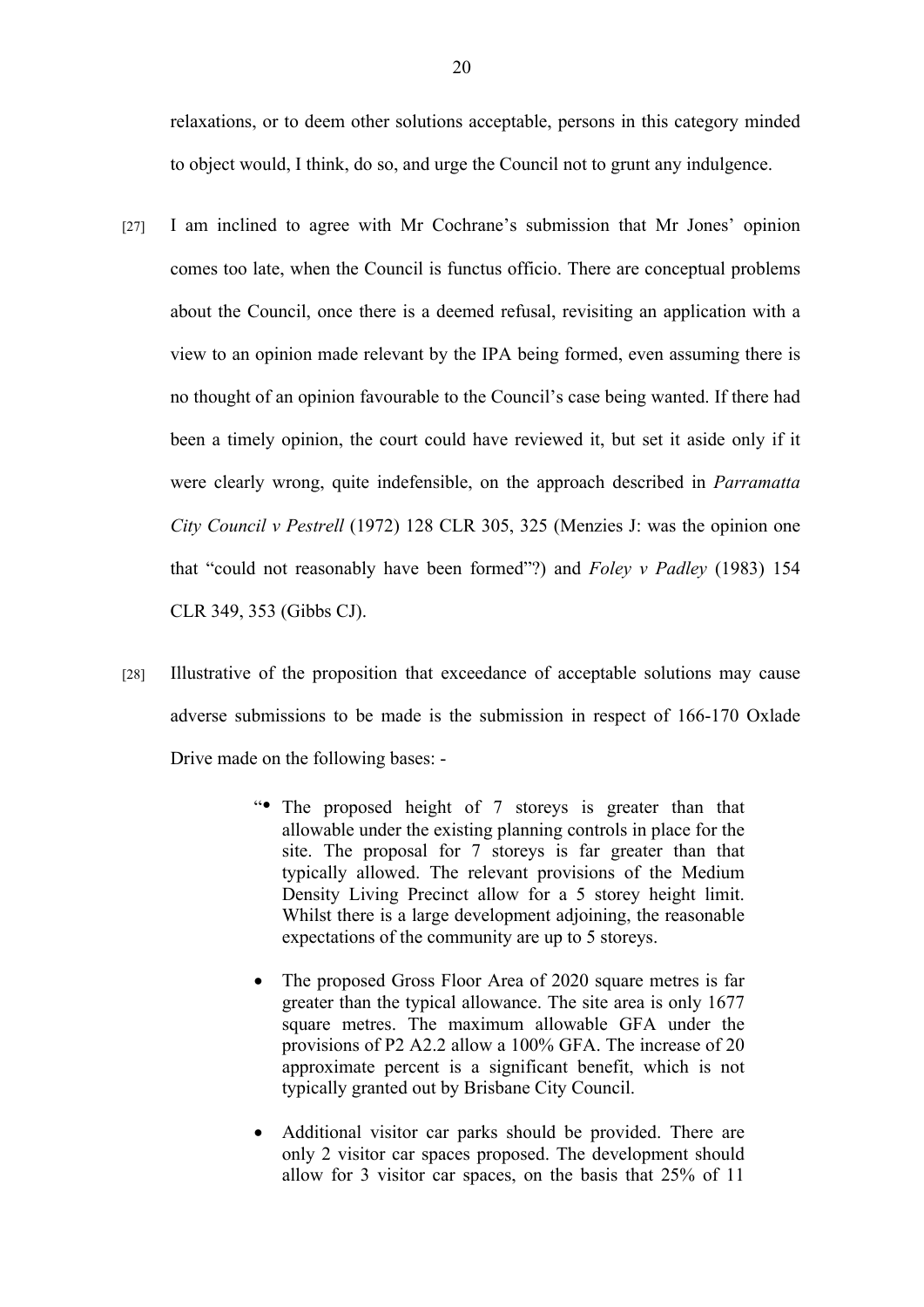units equal 2.75 car spaces as per P20 of the Medium Density Code.

- It would appear that the side boundary setbacks may not accord with P15 of the LMR Code…
- The BCC should request greater compliance with the current planning provisions in place."

The three dot points omitted relate to a second vehicular access point reducing parking capacity, confirming heights of the 7 storey and 5 storey components above natural ground level and repetition in relation to the five storey component of the point about side boundary setbacks. See exhibit 4. Only the point about visitor car spaces impressed the Council. See exhibit 8, which incorporates the Council's Decision Notice and its officer's Report and Recommendation on Development Application. I think Mr Buckley's views are informed by his professional judgement that similar submissions in Hayday's case would not be acceded to. The question for the court is the likelihood of submissions being made, not their likely fate.

[29] My interpretation of the definition of minor change is that for there to be a possibility of use of the provisions of section 3.5.24, there must be an opinion reached by the assessment manager that submissions would not be likely. I do not think it is the case that unless the assessment manager forms an opinion that submissions would be likely, one of the requirements of minor change is satisfied by default. There is no way in which an opinion to the effect of Mr Buckley's can be deemed to have been formed by the assessment manager. I do not think the situation is affected by the Council's having been urged in material supporting the Form 2 application, specifically in a memorandum of Mr Cochrane incorporating detailed reasoning with citation of authority (part of exhibit 1), to form the opinion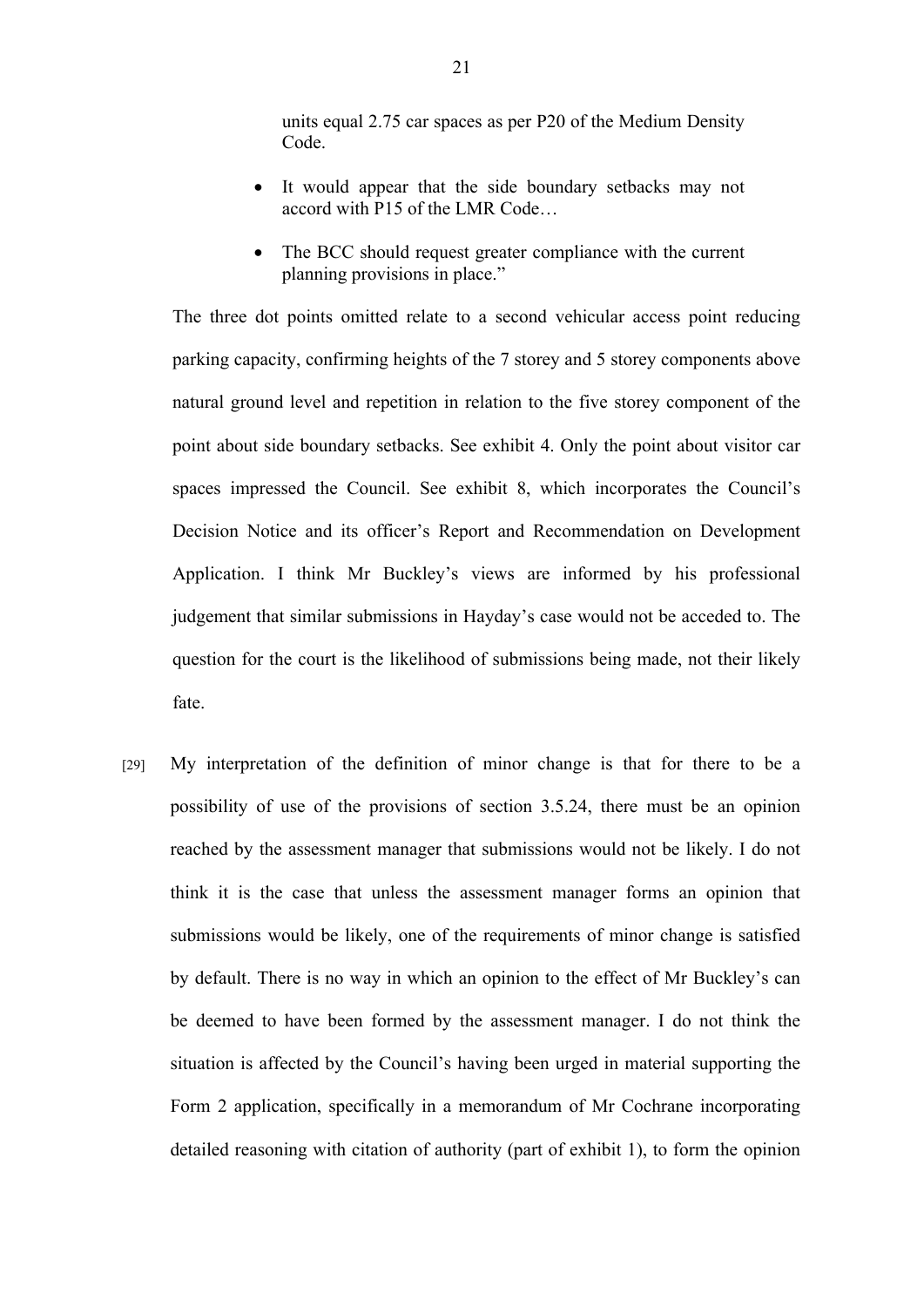under (c) favourable to the Appellant's cause. Strictly, the lack of such an opinion is fatal to the Appellant's cause (of being able to proceed under section 3.5.24).

- [30] If things had somehow gone so badly awry that the court came into the position of being able to form and act on its own opinion, the Appellant fails to establish that Mr Buckley's opinion is right, rather than Mr Jones'. The court's opinion, should it matter, is indicated elsewhere; it does not assist the Appellant. The outcome is the same, whether Mr Cochrane's objection to use of Mr Jones' affidavit is upheld, or not.
- [31] Mr Cochrane also placed reliance on a Report and Recommendation on Development Application prepared within the Council in respect of the so-called "Raptis" development at 166-17 Oxlade Drive by Sallie Battist in the following terms: -

# "**DEEM MINOR:**

The proposed development is to construct a 7 storey multi-unit dwelling. The subject site is located within 100m of the Brisbane River, therefore the proposal triggers referral coordination under section 6.1.35C(1) of the IPA.

The proposal should be considered to be of a minor nature under section  $6.1.35C(1)(a)$  of the IPA, consequently the referral coordination requirements of section 6.1.35C(1) will not apply to the development application.

# **RECOMMENDATION**

It is recommended that the proposal be considered of a minor nature under s6.1.35C(1) of the *Integrated Planning Act 1997.* As such, the referral coordination requirements of s6.1.35C.(1) of the Act will not apply to this development application.

Her superior on 28 September 2004 made a decision according to the recommendation. See exhibit 4. Interest was occasioned by the use of the word "minor". Section 6.1.35C has been radically changed and now deals with a different subject. At the relevant time it defined when "referral coordination" was required for an application (an instance being in relation to development assessment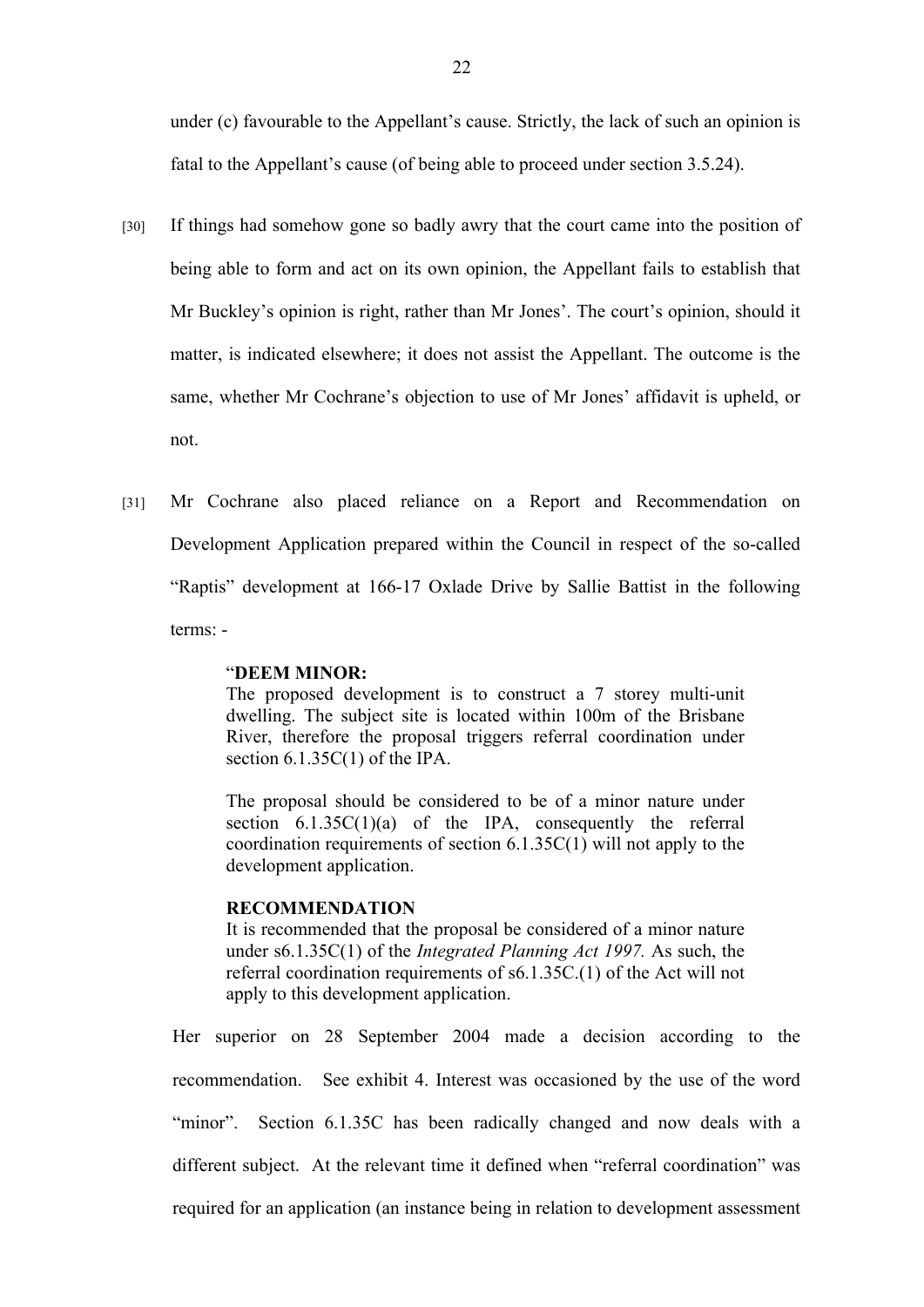under a planning scheme "that the assessment manager is satisfied" it is not minor or of an ancillary nature). Referral coordination is no more than a process coordinating various agencies' involvement to streamline or simplify matters. It has nothing whatever to do with whether a particular concurrence agency is involved. That the 166-170 Oxlade Drive proposal may have been deemed "minor" in that context did not, as has been seen, mean that the EPA was not called on to fulfil its role as a concurrence agency.

- [32] On "merits" issues, the Appellant presents a strong case. The Council presented no evidence to set against the visual assessment report of Mr Van Pelt (exhibit 3). This established the "invisibility" of the changes proposed, in particular from the point of view of preserving sightlines relevant to important locations around New Farm and the River, including designated "landmarks", quite apart from the architectural merit he sees in the construction elements for the proposed additional storey. Those aspects are expanded in Mr Hayes' architectural report, exhibit 2. I am sure he was not meaning to pronounce on the major question (as opposed to visual aspects) in concluding: "for the above reasons, I recommend the amended design to the Court as a minor modification."
- [33] This appeal has been concerned only with whether the Form 2 application comes within section 3.5.24 of the *IPA*, the court's conclusion being that it does not, because the *IPA* definition of "minor change" is not shown to be satisfied. Whether, if only a "minor change" had been involved, the application should be approved on the merits is a completely separate question. On the basis of what the court has seen, one would not anticipate that the Appellant would face difficulties in that regard, but the court is in no position to make a determination to that effect. The situation is doubtless extremely frustrating to the Appellant, for whom it must be galling to see